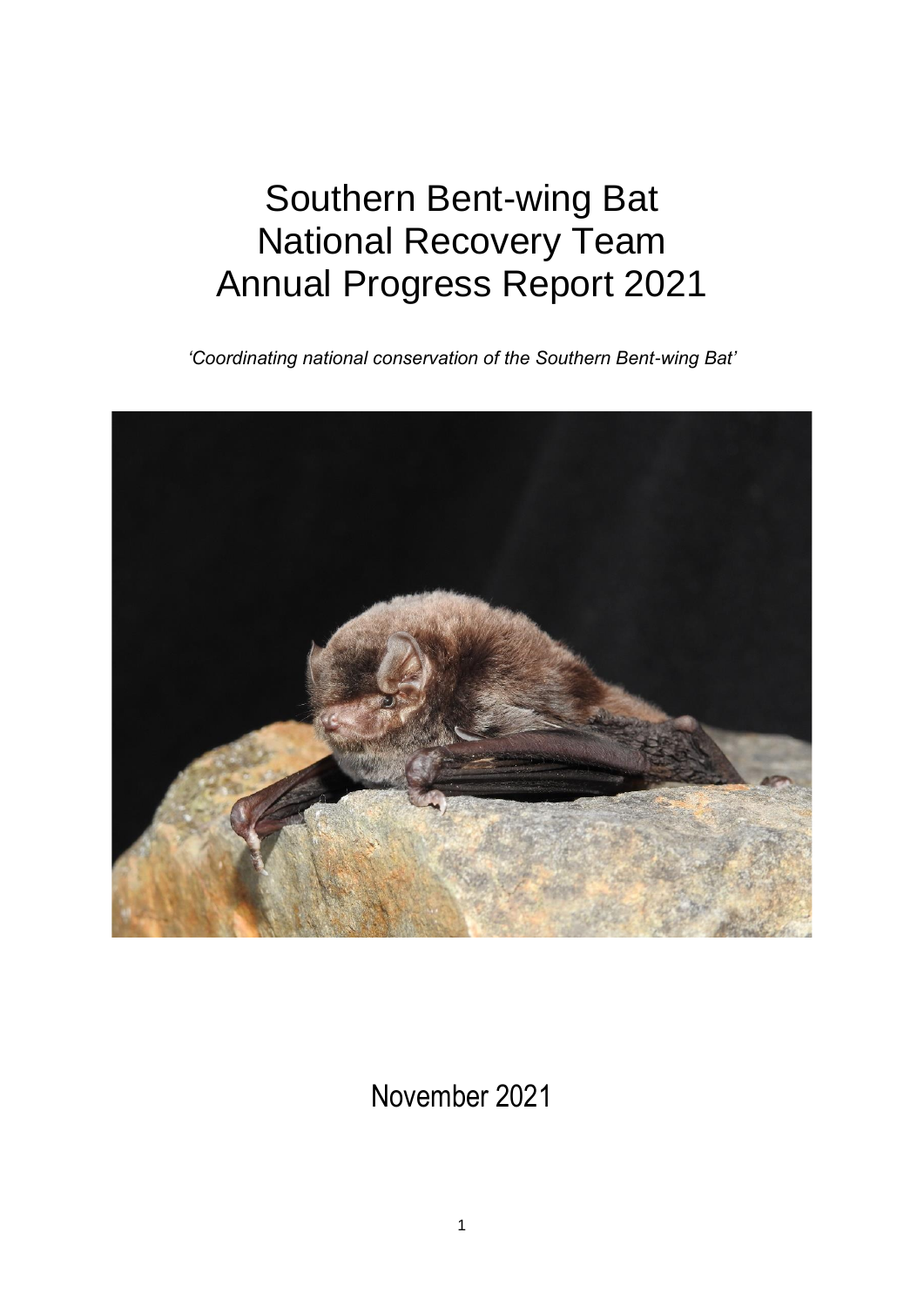# **Acknowledgements**

The format of this progress report has been adapted from the *Recovery team annual progress report (draft)*, Commonwealth of Australia 2017. Cover image credit: Lindy Lumsden.

# **List of abbreviations**

| <b>ARI</b>      | Arthur Rylah Institute for Environmental Research, DELWP      |
|-----------------|---------------------------------------------------------------|
| <b>DELWP</b>    | Department of Environment, Land, Water and Planning, Victoria |
| <b>DEW</b>      | Department of Environment and Water, South Australia          |
| <b>EPBC Act</b> | Commonwealth Environment Protection and Biodiversity Act 1999 |
| <b>LCLB</b>     | Limestone Coast Landscape Board, South Australia              |
| <b>NGT</b>      | <b>Nature Glenelg Trust</b>                                   |
| <b>NPWS</b>     | National Parks and Wildlife Service, South Australia          |
| <b>PIT</b>      | Passive integrated transponders                               |
| <b>SBWB</b>     | Southern Bent-wing Bat                                        |
| <b>SWIFFT</b>   | State Wide Integrated Flora and Fauna Teams, Victoria         |
| <b>WNS</b>      | White-nose Syndrome                                           |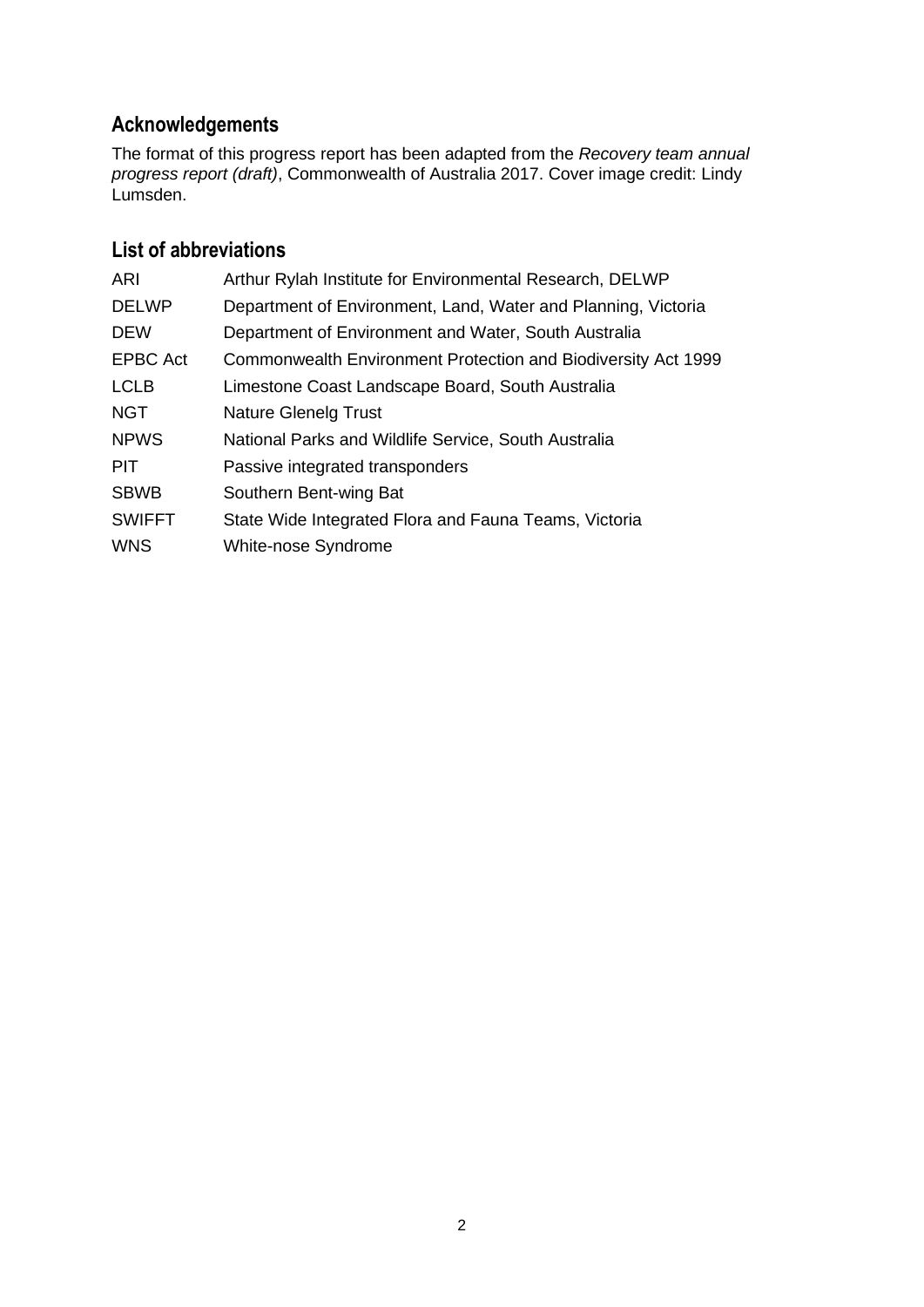# **1. SUMMARY ASSESSMENT OF PROGRESS**

| <b>EPBC Act Status</b> | <b>Critically Endangered</b>                                                                                                                                                  |
|------------------------|-------------------------------------------------------------------------------------------------------------------------------------------------------------------------------|
| <b>Recovery Plan</b>   | DELWP 2020, available at:<br>http://www.environment.gov.au/system/files/resources/8e34a419-<br>3e71-4321-9a8b-45c25c4320bb/files/recovery-plan-southern-bent-<br>wing-bat.pdf |
| <b>Recovery Team</b>   | Southern Bent-wing Bat National Recovery Team<br>Chair: Dr Lindy Lumsden Lindy.Lumsden@delwp.vic.gov.au                                                                       |
| Date of report         | November 2021                                                                                                                                                                 |

# **State/condition and conservation trajectory**



# **Key highlights**

- The National Recovery Plan for the Southern Bent-wing Bat was adopted by the federal Minister for the Environment in November 2020, formalising the plan being implemented by the Recovery Team.
- The Southern Bent-wing Bat's threatened status was reassessed and retained at Critically Endangered under the EPBC Act. The updated Conservation Advice came into effect in June 2021 and contains the latest knowledge about the SBWB's ecology, population trends and threats, as provided by the Recovery Team.
- An intensive investigation phase has been underway over the last six years to inform species recovery, and much has been learnt over this time, however, there remain some key knowledge gaps and further research projects have commenced to address these unknowns.
- Significant progress has been made to assess risk of White-nose Syndrome (a fungal disease resulting in the death of millions of bats in North America) to the SBWB (and other bats in Australia) and to prepare response strategies. These steps will be strengthened by recently-commenced targeted research.
- All three maternity caves are now considered adequately protected, with active management in place at the two major maternity sites.
- Regular monitoring has continued at the two Victorian maternity sites and key nonbreeding sites, and the development of a new monitoring program in 2021, using infra-red technology and specifically-developed software, will greatly enhance the regular, remote monitoring of population numbers at the Naracoorte maternity cave.
- The Recovery Team has commenced a Specific Needs assessment with DELWP to assess the most effective and feasible recovery actions to ensure conservation of the SBWB across its range over the next 50 years.
- Recovery efforts need to move from a largely investigation phase to now also include an increased focus on adaptive recovery, implementing management actions outlined in the Recovery Plan. Halting current decline of the SBWB, and successful recovery of the species, will require substantial funding to support recovery actions.
- Ongoing implementation of the National Recovery Plan is needed to meet the long-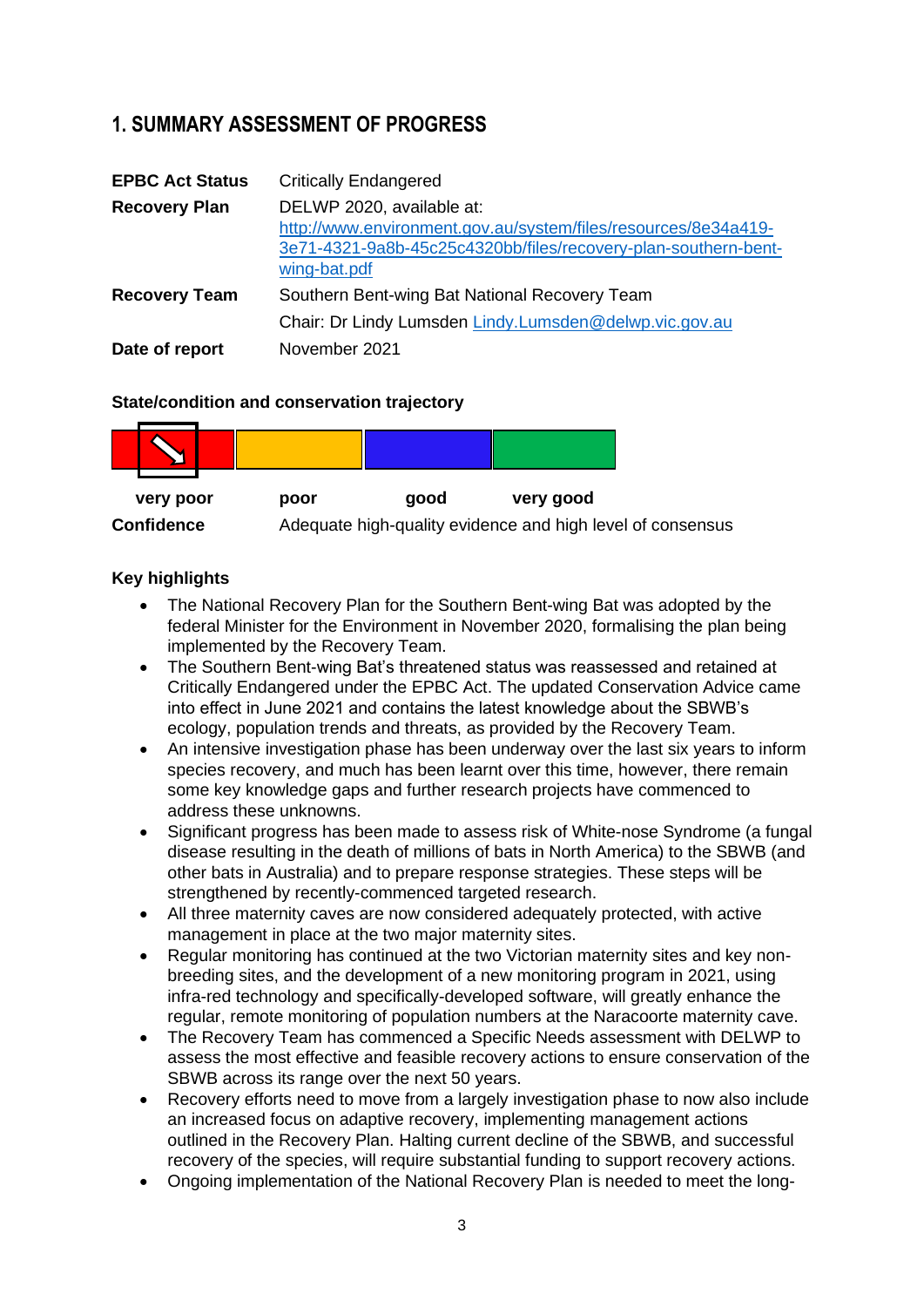term objective of ensuring that the Southern Bent-wing Bat can survive, flourish and retain its potential for evolutionary development in the wild.

# **2. IMPLEMENTING RECOVERY ACTIONS AND MEETING OBJECTIVES**

Progress towards the implementation of recovery actions and objectives in the National Recovery Plan (DELWP 2020) is outlined in the table below. New activities and progress since the last annual report in October 2020 has been summarised, however, a brief outline of previous work has also been included where required to provide context for the progress that has been made to-date for each recovery action. Note that the listed actions have been abbreviated in the table. Full descriptions of each action can be found in the National Recovery Plan.

Status of the actions and objectives have been summarised using a traffic light system as follows:

|           | No/little<br>progress   | No/little progress has been made on this<br>action and/or objective not achieved |
|-----------|-------------------------|----------------------------------------------------------------------------------|
| $\bigcap$ | <b>Some</b><br>progress | Some progress has been made on this action<br>and/or objective partly achieved   |
|           | <b>Completed</b>        | This action has been completed and/or<br>objective achieved                      |

|                                                                                                                                                                                                                  | Progress against the objectives, actions and management practices<br>outlined in the Draft National Recovery Plan                                                                                                                                                                                                                                                                                                                                                                                                                                                                                                                                                                                                                                                                                                                                                                                       | <b>Status</b> |
|------------------------------------------------------------------------------------------------------------------------------------------------------------------------------------------------------------------|---------------------------------------------------------------------------------------------------------------------------------------------------------------------------------------------------------------------------------------------------------------------------------------------------------------------------------------------------------------------------------------------------------------------------------------------------------------------------------------------------------------------------------------------------------------------------------------------------------------------------------------------------------------------------------------------------------------------------------------------------------------------------------------------------------------------------------------------------------------------------------------------------------|---------------|
| <b>Objective 1.</b> Develop techniques to accurately estimate the population size at<br>the maternity sites and undertake regular assessments of population numbers to<br>thoroughly document population trends. |                                                                                                                                                                                                                                                                                                                                                                                                                                                                                                                                                                                                                                                                                                                                                                                                                                                                                                         |               |
| Action 1.1<br>Develop<br>techniques to<br>estimate<br>population<br>numbers, survival<br>rates & breeding<br>success                                                                                             | Various techniques have been developed for accurately<br>estimating population size and trends.<br>Prior to October 2020<br>Development and refinement of the use of thermal imagery<br>and an automated counting application batTracker for<br>estimating fly-out numbers (Hield et al. 2019, Lumsden et<br>al. 2020), infrared photography for counting numbers of<br>pups (Lumsden et al. 2018), and counts of relative numbers<br>of bats from infrared time lapse images. (This work is led by<br>Amanda Bush and Lindy Lumsden at ARI).<br>Development and optimisation of antenna systems for<br>monitoring PIT-tagged bats at cave roosts, and confirmed<br>minimal impacts of this marking technique for Southern<br>Bent-wing Bats (van Harten et al. 2019, 2020)<br>This report<br>There has been significant progress towards the<br>development and implementation of a new bat population |               |
|                                                                                                                                                                                                                  | monitoring program to conduct regular flyout counts at Bat<br>Cave. The aim is that the counts could then be conducted<br>by local staff or volunteers (e.g. Friends of Naracoorte<br>Caves). New hardware has been tested over the last year.                                                                                                                                                                                                                                                                                                                                                                                                                                                                                                                                                                                                                                                          |               |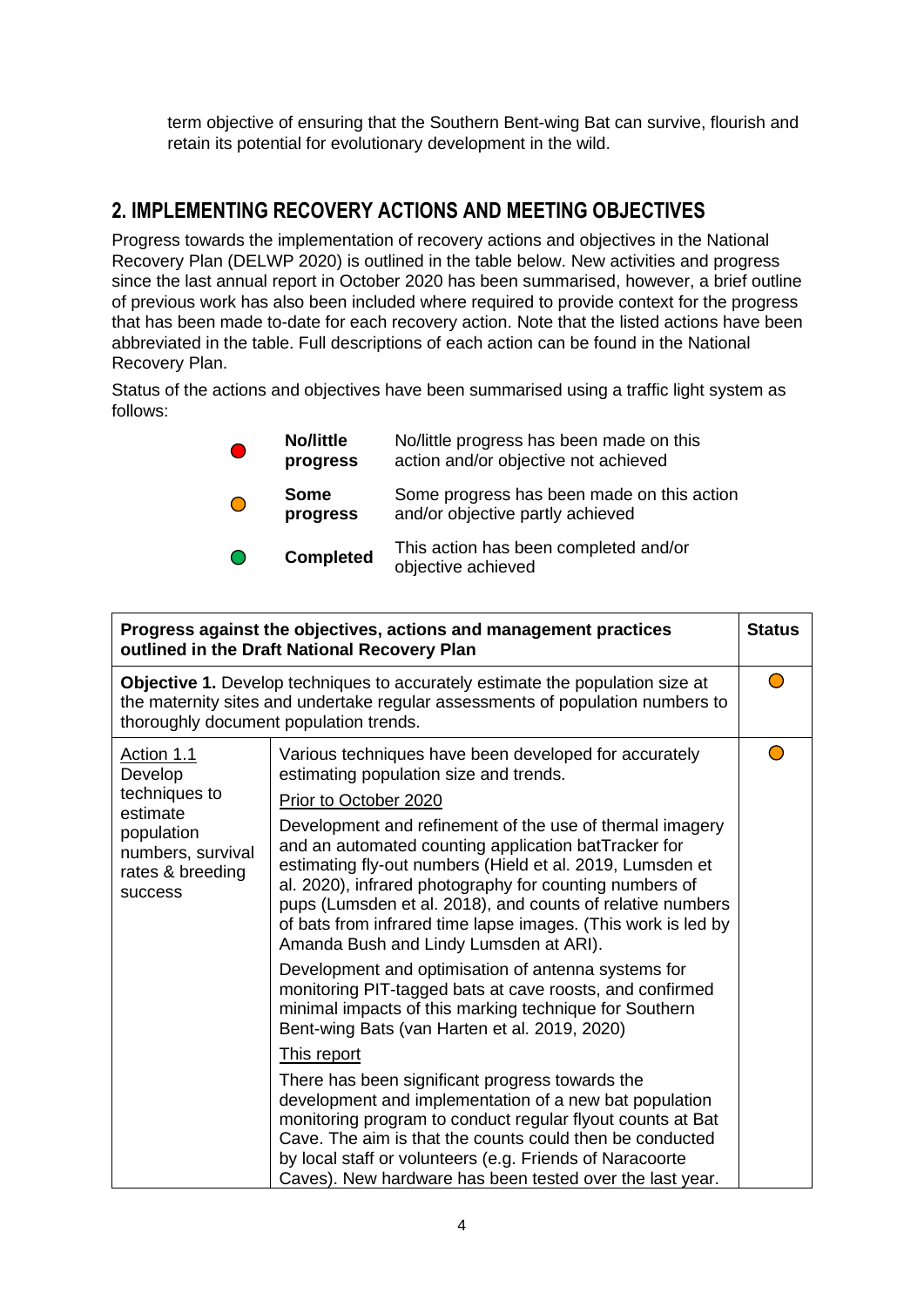|                                                            | This includes cameras, lighting, computers and video<br>storage). A new, user-friendly counting program, N2, has<br>been developed and is working very well. Part of the<br>funding for the program has been used to transfer the<br>application out of the development software and into a<br>stand-alone format that should enable it to be used by<br>anyone, without cost. The project is currently on track for<br>final testing to be completed this summer (2021/2022), with<br>permanent installation maybe completed by the end of 2021<br>or the first quarter of 2022. The program has been funded<br>by Zoos Victoria and supported by Naracoorte Caves NP.<br>The project team includes Terry Reardon, Paul Clissold,<br>Dennis Matthews, Tom Shortt and the Friends of<br>Naracoorte Caves. The Recovery Team would like to<br>acknowledge that Paul Clissold has put significant effort<br>and time (working in a volunteer capacity) into the design of<br>the project, developing the N2 program and the user-<br>friendly application.                                                                                                                                                                                                       |  |
|------------------------------------------------------------|----------------------------------------------------------------------------------------------------------------------------------------------------------------------------------------------------------------------------------------------------------------------------------------------------------------------------------------------------------------------------------------------------------------------------------------------------------------------------------------------------------------------------------------------------------------------------------------------------------------------------------------------------------------------------------------------------------------------------------------------------------------------------------------------------------------------------------------------------------------------------------------------------------------------------------------------------------------------------------------------------------------------------------------------------------------------------------------------------------------------------------------------------------------------------------------------------------------------------------------------------------------|--|
|                                                            | As reported previously, methods for passively monitoring<br>PIT-tagged bats at roosting sites have also been developed<br>(van Harten 2020). At Bat Cave, the current PIT-monitoring<br>system had to be installed within the cave due to the large<br>dimensions of the cave entrance and limitations of the<br>available technology. Terry Reardon and Dennis Matthews<br>have spent a lot of time attempting to use a longer antenna<br>to successfully detect tagged bats at the entrance to Bat<br>Cave. This would have minimised the need for entry into<br>the maternity cave to retrieve data. Unfortunately, despite<br>much trouble-shooting and 'noise' reduction efforts, the<br>system was unable to detect bats as effectively as the<br>current system $-$ even when a read-range of $>1$ m was<br>achieved. A contributing factor is thought to be the fast<br>speeds at which the bats exit the cave compared to when<br>flying within the cave. To improve the ability to monitor<br>when there may be problems with the existing system, a<br>new modem system has recently been purchased and<br>installed to enable monitoring of the system on a daily basis<br>without needing to enter the cave (Terry Reardon and Lindy<br>Lumsden). |  |
|                                                            | Significant progress has been made on developing new<br>approaches for assessing pregnancy rates and breeding<br>success. Nicola Bail (Masters student at Adelaide Uni<br>supervised by Thomas Prowse and Lindy Lumsden) is<br>working with specialist veterinarians to trial the use of<br>ultrasound equipment to determine the pregnancy status of<br>females, which is working very effectively.                                                                                                                                                                                                                                                                                                                                                                                                                                                                                                                                                                                                                                                                                                                                                                                                                                                           |  |
| <b>Action 1.2</b><br>Assess population<br>numbers & trends | In 2020, the Recovery Team prepared a substantial<br>submission to the Threatened Species Scientific<br>Committee, which formed the basis of the Southern Bent-<br>wing Bat's reassessment under the EPBC Act, and updated<br>Conservation Advice. The advice included population<br>modelling which predicted deeply-concerning declining<br>population trends over the next 36 years. More information                                                                                                                                                                                                                                                                                                                                                                                                                                                                                                                                                                                                                                                                                                                                                                                                                                                       |  |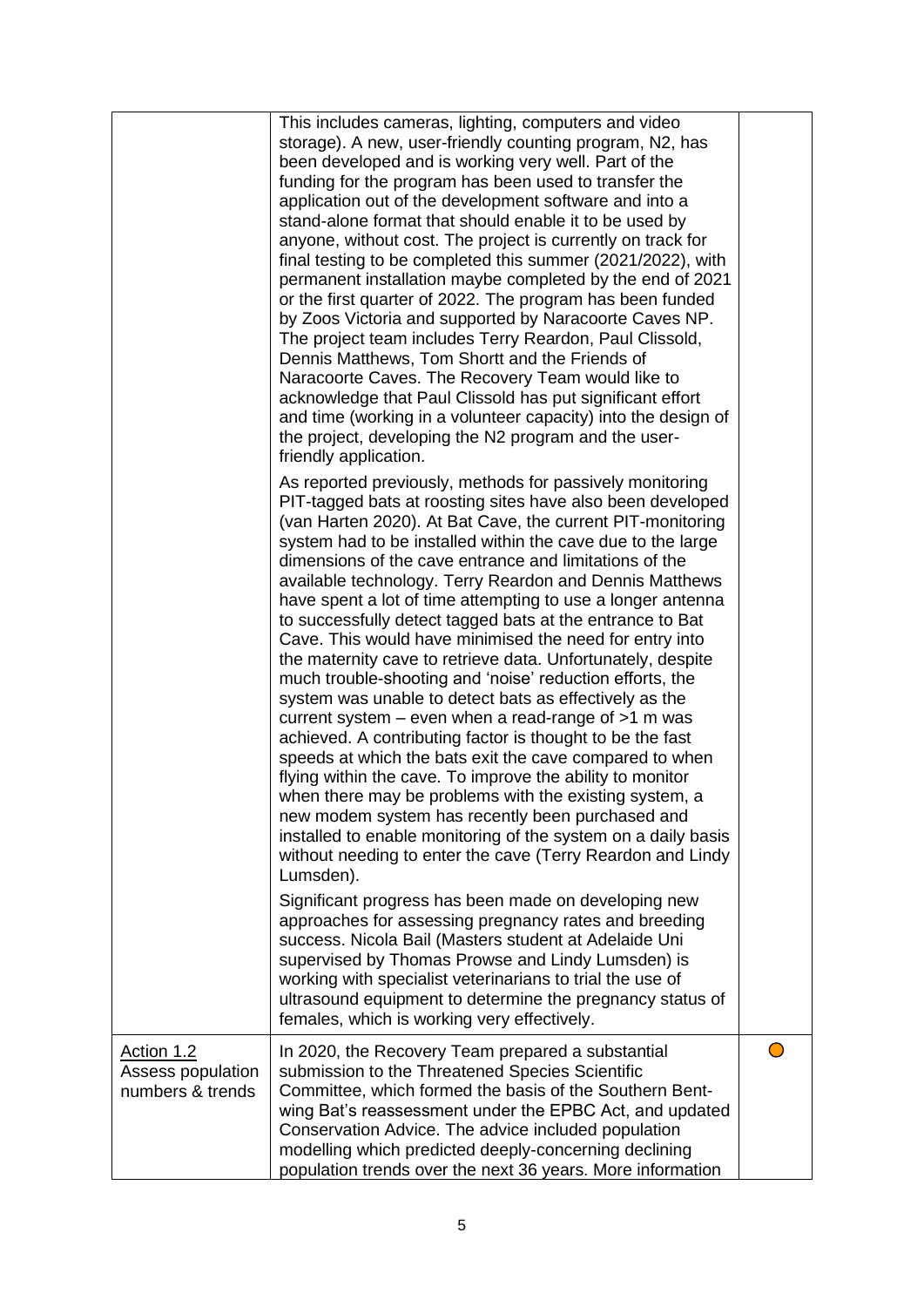|                                                                                                                                                                                                          | about this analysis is summarised in section 4 of this report<br>(4. Tracking changes in the state/condition and<br>conservation trajectory).<br>Regular monitoring of population numbers continues to be<br>undertaken at the Warrnambool maternity cave and nearby<br>non-breeding caves from thermal fly-out imagery with<br>multiple counts over four months during the summer period<br>(Amanda Bush and Lindy Lumsden, ARI; Lumsden et al.<br>2019). As in 2020, in January 2021, a single count was<br>undertaken at the Portland maternity cave, with concurrent<br>fly-outs undertaken at nearby non-breeding caves to<br>estimate population numbers in the Portland region.<br>Inclement weather conditions prevented access when pups<br>could easily be distinguished from adults. Only an overall<br>population count will be available for the Portland<br>population in 2021 with no estimates of pup numbers and<br>breeding success possible.<br>Population models were developed from PIT-tag data to<br>model the population in South Australia (by age and sex<br>classes) to reveal seasonal trends, activity patterns and<br>movement in the population (Emmi van Harten, La Trobe<br>Uni and supervisors Thomas Prowse, Terry Reardon and<br>Lindy Lumsden). This work has now been completed and is<br>available in Emmi's PhD thesis (van Harten 2020), with<br>further papers expected to be published within the next 12<br>months. Key results show that bats congregate at the Bat<br>Cave maternity site for most of the year (except for approx.<br>one month in winter), although there are different seasonal<br>movement and migration patterns among the sex and age<br>classes, including a previously undescribed movement<br>event by newly-independent juveniles and adult females<br>over March each year. Overall, the population was more<br>mobile than expected, with bats flying the 72 km between<br>the two monitored roosting caves in just a few hours.<br>Extended congregation of bats at Bat Cave highlights<br>resource limitation in the surrounding area as a potential |  |
|----------------------------------------------------------------------------------------------------------------------------------------------------------------------------------------------------------|---------------------------------------------------------------------------------------------------------------------------------------------------------------------------------------------------------------------------------------------------------------------------------------------------------------------------------------------------------------------------------------------------------------------------------------------------------------------------------------------------------------------------------------------------------------------------------------------------------------------------------------------------------------------------------------------------------------------------------------------------------------------------------------------------------------------------------------------------------------------------------------------------------------------------------------------------------------------------------------------------------------------------------------------------------------------------------------------------------------------------------------------------------------------------------------------------------------------------------------------------------------------------------------------------------------------------------------------------------------------------------------------------------------------------------------------------------------------------------------------------------------------------------------------------------------------------------------------------------------------------------------------------------------------------------------------------------------------------------------------------------------------------------------------------------------------------------------------------------------------------------------------------------------------------------------------------------------------------------------------------------------------------------------------------------------------------------------------------------------------------------|--|
|                                                                                                                                                                                                          | threat to this population.                                                                                                                                                                                                                                                                                                                                                                                                                                                                                                                                                                                                                                                                                                                                                                                                                                                                                                                                                                                                                                                                                                                                                                                                                                                                                                                                                                                                                                                                                                                                                                                                                                                                                                                                                                                                                                                                                                                                                                                                                                                                                                      |  |
|                                                                                                                                                                                                          | Ongoing monitoring of the PIT-tagged population is being<br>undertaken by Terry Reardon, Dennis Matthews and<br>others. Tom Shortt (Naracoorte Caves, DEW) and Rose<br>Thompson (NGT) have also been assisting with collecting<br>data and/or keeping the system going. A new cohort of bats<br>are expected to be PIT-tagged as part of a Masters project<br>by Nicola Bail in 2022.                                                                                                                                                                                                                                                                                                                                                                                                                                                                                                                                                                                                                                                                                                                                                                                                                                                                                                                                                                                                                                                                                                                                                                                                                                                                                                                                                                                                                                                                                                                                                                                                                                                                                                                                           |  |
| Objective 2. Determine the main cause/s of the recent decline in numbers of<br>Southern Bent-wing Bats, and identify causal factors to enable targeted, rapid<br>management responses to be implemented. |                                                                                                                                                                                                                                                                                                                                                                                                                                                                                                                                                                                                                                                                                                                                                                                                                                                                                                                                                                                                                                                                                                                                                                                                                                                                                                                                                                                                                                                                                                                                                                                                                                                                                                                                                                                                                                                                                                                                                                                                                                                                                                                                 |  |
| <u>Action 2.1</u><br>Risk assessment<br>to prioritise threats<br>& actions. Develop                                                                                                                      | A formal risk assessment and implementation plan has not<br>been undertaken, however the Recovery Team has<br>commenced a Specific Needs assessment through DELWP<br>over the last 12 months. This is an expert elicitation process<br>to identify the most effective species recovery actions and                                                                                                                                                                                                                                                                                                                                                                                                                                                                                                                                                                                                                                                                                                                                                                                                                                                                                                                                                                                                                                                                                                                                                                                                                                                                                                                                                                                                                                                                                                                                                                                                                                                                                                                                                                                                                              |  |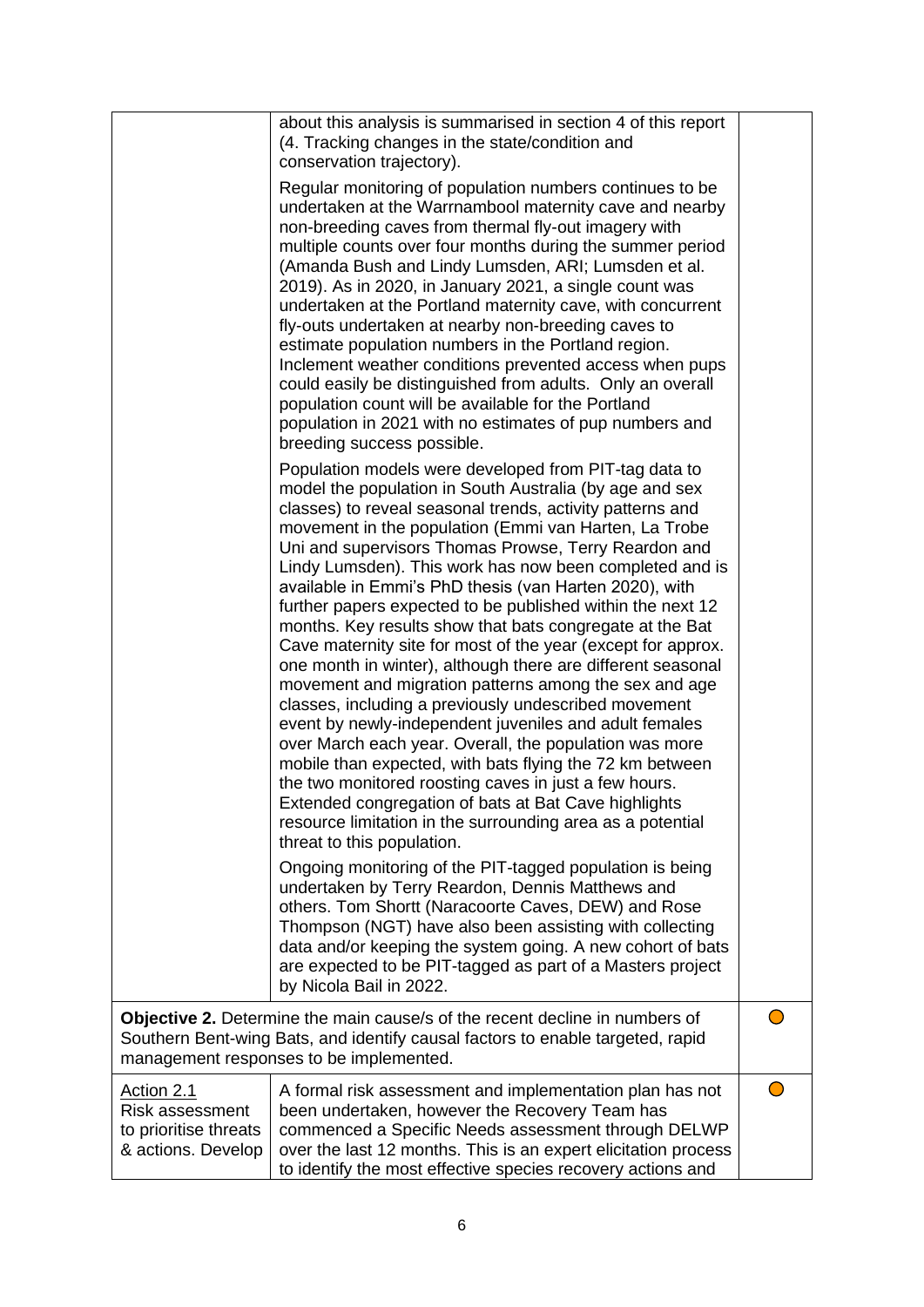| implementation<br>plan                                     | priorities with the resources available. The process is<br>inclusive and allows for all experts and stakeholders to<br>make contributions to the process. Varying experience and<br>knowledge are taken into account in the analysis by<br>individuals providing confidence intervals for each<br>response. An online workshop was held with the Recovery<br>Team in February 2021 to prioritise threats and select a set<br>of potential actions that will be assessed in the elicitation<br>phase. Several Team members have been assisting with<br>drafting background information and clear, specific-specific<br>framing of the actions that were selected during the<br>workshop, to enable the next step in the process to begin.<br>This assessment will be a priority for 2022.<br>See Action 6.2 for progress prioritising research actions.                                                                                                                                                                                                                                                                                                                                                                                                                                                                                                                                                                                                                                                                                                                                                                                                                                                                                                                                                                                                                                                                                                                                                                                                                                                                             |  |
|------------------------------------------------------------|------------------------------------------------------------------------------------------------------------------------------------------------------------------------------------------------------------------------------------------------------------------------------------------------------------------------------------------------------------------------------------------------------------------------------------------------------------------------------------------------------------------------------------------------------------------------------------------------------------------------------------------------------------------------------------------------------------------------------------------------------------------------------------------------------------------------------------------------------------------------------------------------------------------------------------------------------------------------------------------------------------------------------------------------------------------------------------------------------------------------------------------------------------------------------------------------------------------------------------------------------------------------------------------------------------------------------------------------------------------------------------------------------------------------------------------------------------------------------------------------------------------------------------------------------------------------------------------------------------------------------------------------------------------------------------------------------------------------------------------------------------------------------------------------------------------------------------------------------------------------------------------------------------------------------------------------------------------------------------------------------------------------------------------------------------------------------------------------------------------------------------|--|
| Action 2.2<br>Monitor health<br>(including risk of<br>WNS) | Prior to October 2020<br>A comprehensive baseline health assessment was<br>undertaken for the Southern Bent-wing Bat and Eastern<br>Bent-wing Bat by Peter Holz (University of Melbourne,<br>supervised by Jasmin Hufschmid and Lindy Lumsden)<br>(Holz 2018). This involved studies on viruses (Holz et al.<br>2018a), fungi (Holz et al. 2018b), ectoparasites (Holz et al.<br>2018c), blood parasites (Holz et al. 2019a), pathology (Holz<br>et al. 2019b), haematology (Holz et al. 2020a), and<br>morphology (Holz et al. 2020b). No association was found<br>between any of the infectious and parasitic agents surveyed<br>and measures of the health of the individuals. However,<br>Victorian Southern Bent-wing Bats had more herpesviruses,<br>ectoparasites and parasitic blood infections, which was<br>suggested to be indicative of some type of chronic stress<br>impacting the immune system of this population (Holz<br>2018).<br>An Australian risk assessment found that the fungus<br>causing White-nose Syndrome (WNS) - which has resulted<br>in millions of deaths of cave-roosting bats in North America<br>- concluded that the introduction of WNS into Australia was<br>'highly likely/almost certain' over the next 10 years, and that<br>it was 'likely' that Australian bats will be exposed to it (Holz<br>et al. 2016, 2019c). All of the distribution of the Southern<br>Bent-wing Bat is within the optimal temperature range for<br>growth of the fungus causing WNS (Turbill and Welbergen<br>2020). Holz et al. (2018b) tested 325 Southern Bent-wing<br>Bats and Eastern Bent-wing Bats for the fungus causing<br>WNS. All samples were negative, which along with ongoing<br>passive surveillance, supports the assumption that the<br>fungus is not yet in Australia.<br>WNS was added to Australia's national list of notifiable<br>animal diseases in 2019 and has been included in the top<br>five native animal diseases in Australia's priority list of<br>exotic environmental pests and diseases. WNS response<br>guidelines have been developed by Wildlife Health<br>Australia. |  |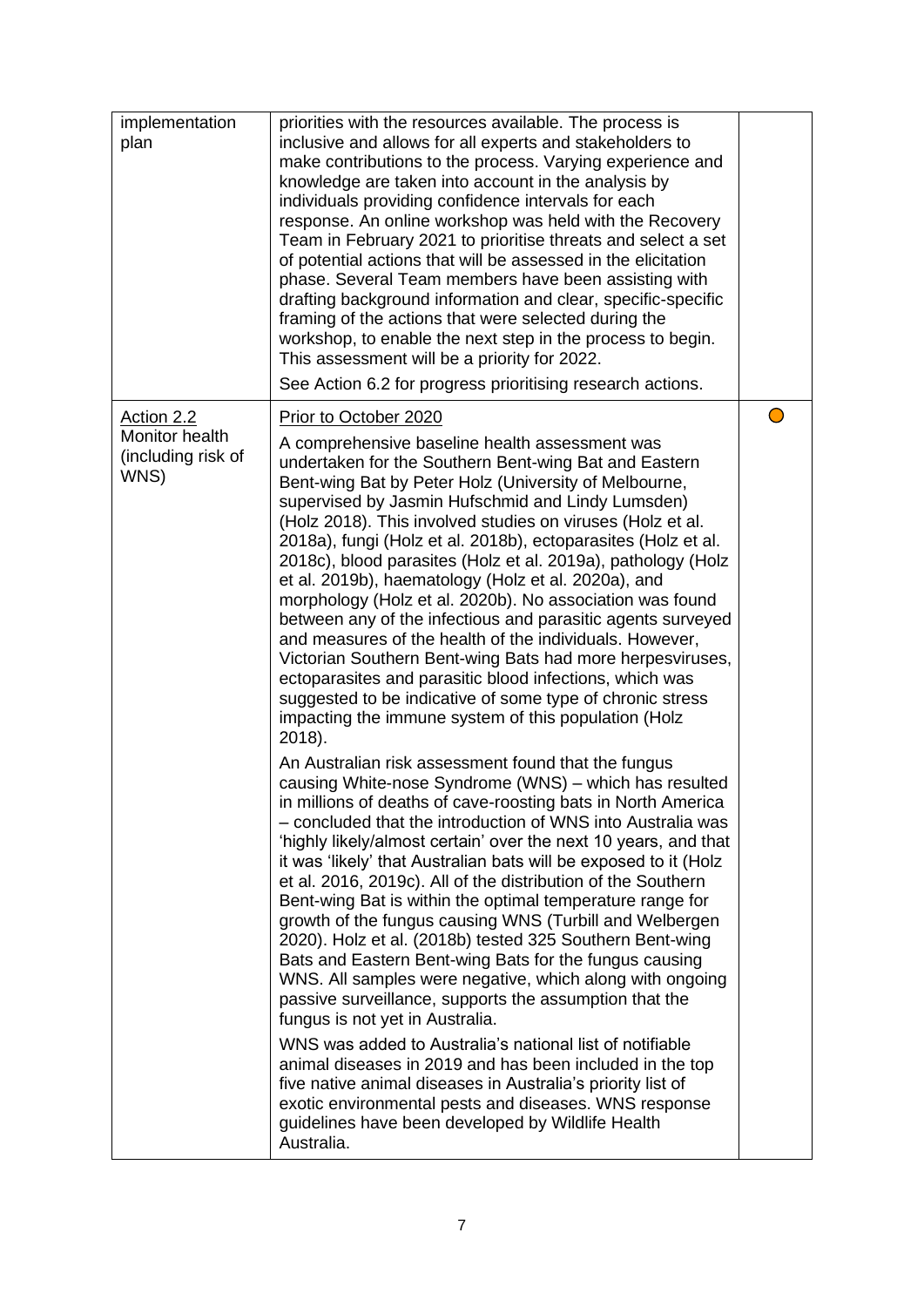|                                           | Surveillance and biosecurity subgroups have been formed<br>by the Recovery Team (see below for latest progress).                                                                                                                                                                                                                                                                                                                                                                                                                     |  |
|-------------------------------------------|--------------------------------------------------------------------------------------------------------------------------------------------------------------------------------------------------------------------------------------------------------------------------------------------------------------------------------------------------------------------------------------------------------------------------------------------------------------------------------------------------------------------------------------|--|
|                                           | <b>Current reporting period</b>                                                                                                                                                                                                                                                                                                                                                                                                                                                                                                      |  |
|                                           | An ARC Linkage grant application investigating WNS risk in<br>Australian bats, led by Chris Turbill at Western Sydney<br>University (with Lindy Lumsden and Jasmin Hufschmid from<br>the RT as co-investigators) has been successful. Funding<br>partners also includes Zoos Victoria and Wildlife Heath<br>Australia. The research will include investigating winter<br>activity, immune responses and other WNS related risk<br>factors in Australian cave-dwelling bats, including the<br>Southern Bent-wing Bat.                 |  |
|                                           | A WNS risk review commenced in 2021. The process is<br>being coordinated by DAWE, with input from members of<br>the recovery team and other experts. The review includes a<br>rapid risk assessment, and is considering new information<br>that has become available since the first Australian risk<br>assessment was undertaken in 2016 (see Holz et al. 2016,<br>Holz et al. 2019).                                                                                                                                               |  |
|                                           | The surveillance subgroup has developed passive<br>surveillance fact sheets to distribute to relevant<br>stakeholders and community groups, to provide information<br>for reporting possible disease in bats, including WNS, within<br>the range of the SBWB. Targeted groups include vets,<br>cavers, land managers and the general public. The fact<br>sheets are near completion and will soon be distributed,<br>including via veterinary networks, the ASF newsletters and<br>networks, and the Recovery Team's SWIFFT webpage. |  |
|                                           | A WNS procedure for Naracoorte Caves National Park has<br>now been fully drafted by the Recovery Team's biosecurity<br>subgroup (led by Renate Velzeboer, DEW). The aim is that<br>this procedure can be then be used as a template for other<br>sites. The document is currently undergoing consultation<br>internally in DEW and has recently been reviewed by the<br>wider Recovery Team. Feedback from this process will be<br>incorporated into the final document.                                                             |  |
|                                           | Further work is needed to continue surveillance for disease<br>in the SBWB populations, as it is difficult to exclude the<br>possibility of long-term impacts of minor diseases, episodic<br>or epidemic disease events. Further surveillance is also<br>needed to monitor for WNS. Possibilities for active disease<br>surveillance are being considered by the surveillance<br>subgroup.                                                                                                                                           |  |
| Action 2.3<br>Determine survival<br>rates | Survival analysis based on almost 3000 PIT-tagged bats<br>from the Naracoorte population has been completed (van<br>Harten 2020) and is in progress for publication. Lowest<br>survival was in summer and autumn (particularly for<br>juveniles and lactating females). Winter survival was high<br>for all age and sex classes. Survival rates were markedly<br>lower in summer and autumn of 2016, which corresponded<br>with severe drought in the region (Emmi van Harten, La                                                    |  |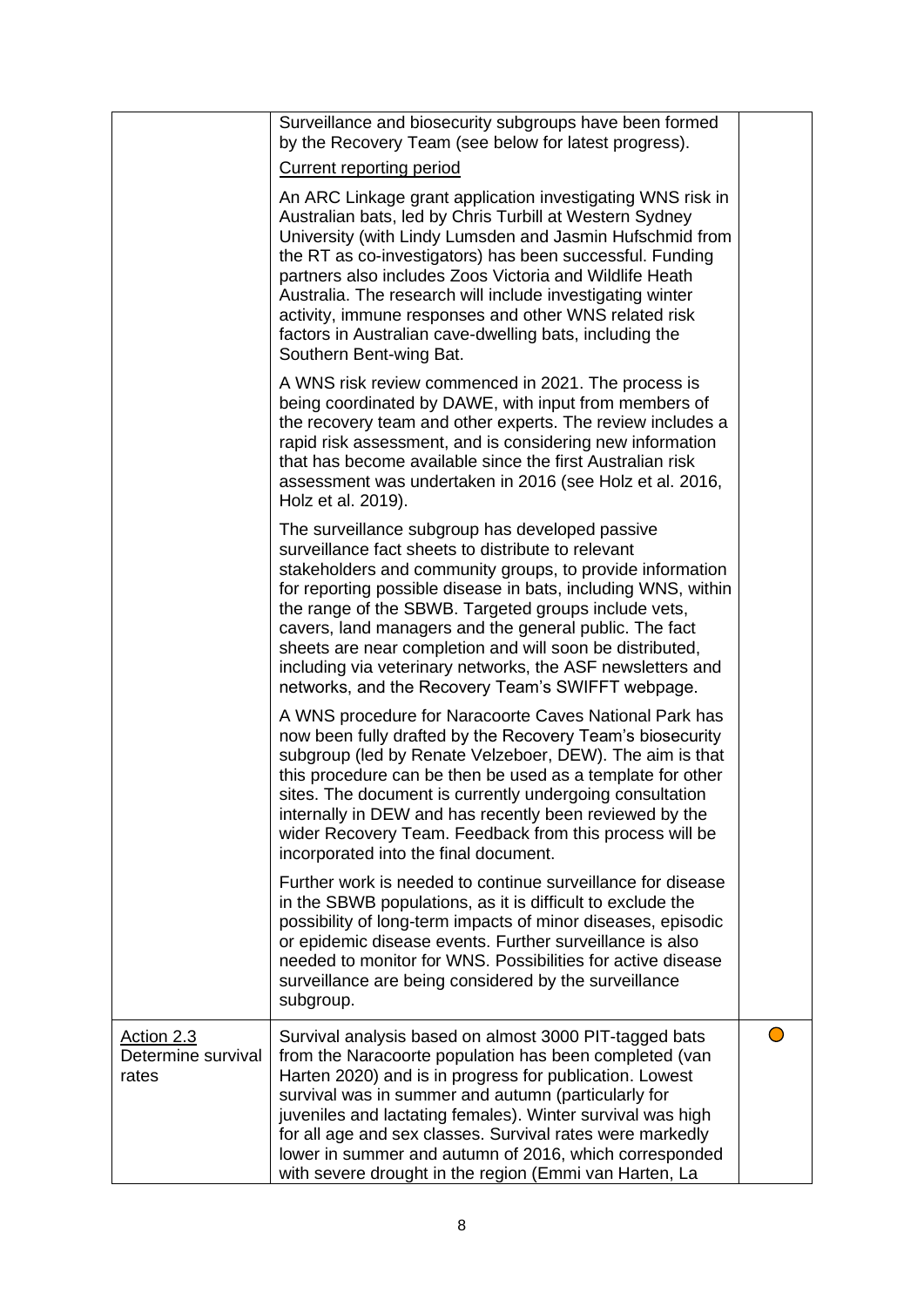|                                                                                         | Trobe University, with Thomas Prowse, Lindy Lumsden and<br>Terry Reardon as co-supervisors).<br>Survival rates for Victorian populations are still needed.<br>Survival rates of pre-volant juveniles also remain unknown.                                                                                                                                                                                                                                                                                                                                                                                                                                                                                                                                                                                          |  |
|-----------------------------------------------------------------------------------------|--------------------------------------------------------------------------------------------------------------------------------------------------------------------------------------------------------------------------------------------------------------------------------------------------------------------------------------------------------------------------------------------------------------------------------------------------------------------------------------------------------------------------------------------------------------------------------------------------------------------------------------------------------------------------------------------------------------------------------------------------------------------------------------------------------------------|--|
| Action 2.4<br>Assess breeding<br><b>SUCCESS</b>                                         | Prior to October 2020<br>Estimates of breeding success have been assessed by<br>comparing estimates of pups and population counts of<br>adults undertaken simultaneously, though there remains<br>significant uncertainties around these estimates (see below<br>and TSSC 2021). It was estimated that in 2020,<br>approximately 39% of mature females gave birth at<br>Warrnambool and 97% at Portland. The only simultaneous<br>counts available for Bat Cave suggest that in 2003<br>approximately 54% of mature females gave birth to young.<br>More information about these estimates can be found in the<br>Conservation Advice (TSSC 2021) and the 2020 annual<br>report.                                                                                                                                   |  |
|                                                                                         | <b>Current reporting period</b><br>Nicola Bail (Masters student at Adelaide Uni supervised by<br>Tom Prowse and Lindy Lumsden) has commenced a<br>research project which aims to investigate pregnancy rates<br>and breeding success of female SBWBs at Bat Cave. The<br>ultrasound approach was piloted in September and found to<br>be successful, and a larger number of females were<br>processed in late September/October, with a high<br>proportion found to be pregnant.                                                                                                                                                                                                                                                                                                                                   |  |
|                                                                                         | It currently remains unknown why such a low proportion of<br>reproductively mature females at the Warrnambool and<br>Naracoorte maternity caves appear to be successfully<br>breeding each year (as suggested by the current available<br>estimates), and why this rate is so variable between<br>maternity sites. It is possible that reproductive rates are<br>impacted by the significant challenges in obtaining accurate<br>pup counts due to the inaccessible locations of the creches<br>in these caves (particularly at Warrnambool and<br>Naracoorte) and the need to reduce disturbance. Further<br>refinements of the techniques are required in future years.<br>As stated at Action 2.3, the survival rates of juvenile bats<br>between birth and the commencement of flying also<br>remains unknown. |  |
| Action 2.5<br>Determine<br>maternity cave<br>microclimatic<br>conditions & water<br>use | As reported in 2020, data on temperature and humidity is<br>regularly being collected from the Warrnambool and<br>Naracoorte maternity caves, as well as selected key non-<br>breeding caves in Victoria and South Australia. This<br>monitoring has partly continued in the current reporting<br>period with some impacts from COVID restrictions in<br>Victoria. Microclimate is no longer being monitored in the<br>Victorian non-breeding caves. Unfortunately, due to the<br>height of where the bats roost in the Warrnambool cave, the<br>exact microclimate within the maternity roosting avens/bell-                                                                                                                                                                                                      |  |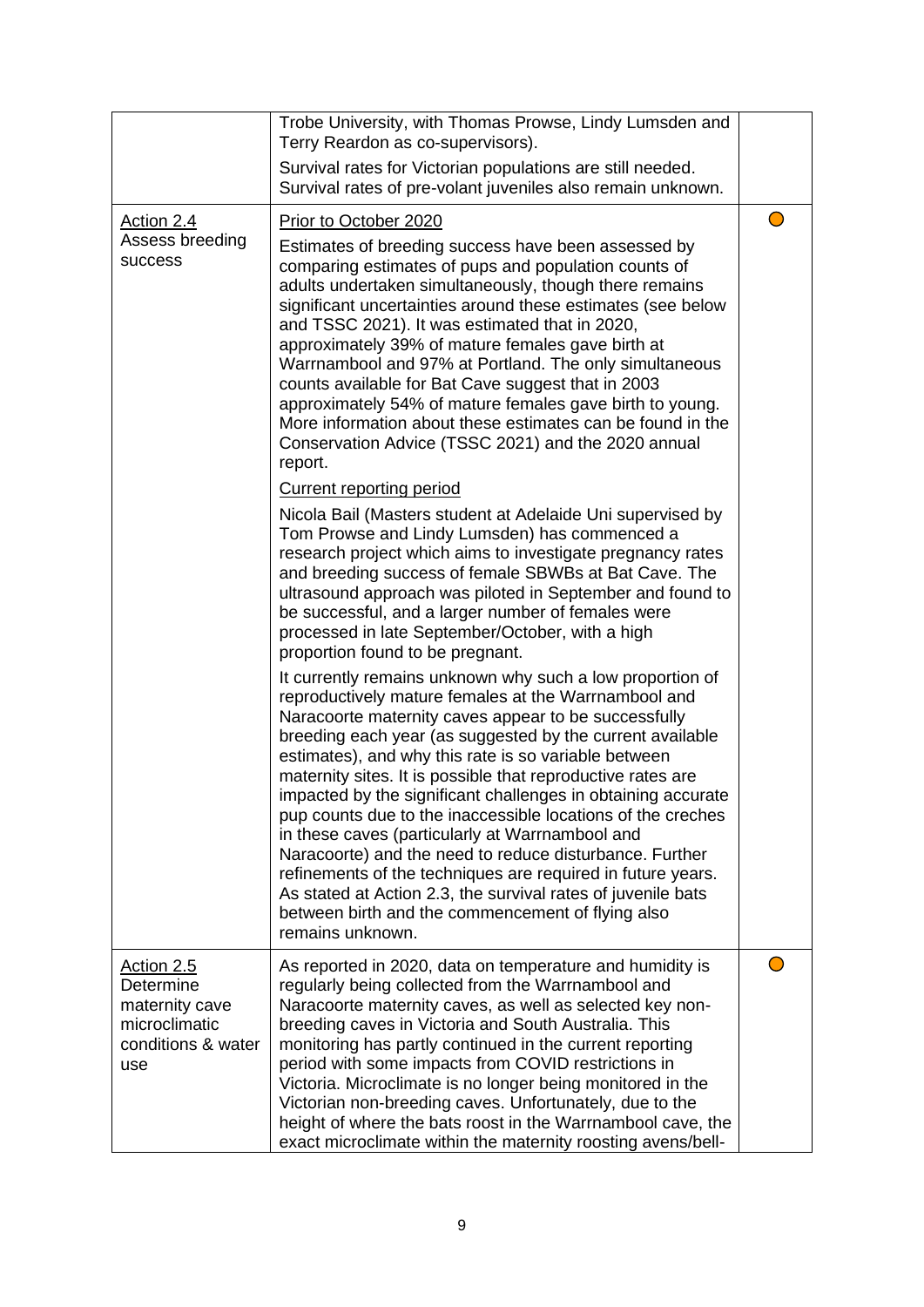|                                                                                                        | holes remains unknown. The collected data is yet to be fully<br>analysed.                                                                                                                                                                                                                                                                                                                                                                                                                                                                                                                                                                                                                                                                                                                                                                                             |  |
|--------------------------------------------------------------------------------------------------------|-----------------------------------------------------------------------------------------------------------------------------------------------------------------------------------------------------------------------------------------------------------------------------------------------------------------------------------------------------------------------------------------------------------------------------------------------------------------------------------------------------------------------------------------------------------------------------------------------------------------------------------------------------------------------------------------------------------------------------------------------------------------------------------------------------------------------------------------------------------------------|--|
| Action 2.6<br>Strategic survey of<br>numbers, usage &<br>seasonal patterns<br>at non-breeding<br>sites | Continued monitoring of population numbers is being<br>undertaken at four key non-breeding caves in Victoria using<br>fly-out counts, bat detectors set in caves and time-lapse<br>infra-red cameras (Amanda Bush and Lindy Lumsden, ARI,<br>and Yvonne Ingeme, DELWP). In this reporting period, this<br>monitoring only occurred during summer 2020/2021 due to<br>COVID restrictions at other times. Occasional summer<br>monitoring of numbers was also undertaken at other less<br>regularly used roosts.                                                                                                                                                                                                                                                                                                                                                        |  |
|                                                                                                        | Amanda Bush and Lindy Lumsden also checked a number<br>of roosting caves in the Otways region which haven't been<br>surveyed for many years. Some appear to have been<br>abandoned while others continue to be used in reasonable<br>numbers.                                                                                                                                                                                                                                                                                                                                                                                                                                                                                                                                                                                                                         |  |
|                                                                                                        | As reported at action 1.2, seasonal patterns of PIT-tagged<br>bats in South Australia have been analysed, including at a<br>key non-breeding cave (Emmi van Harten, Thomas Prowse,<br>Terry Reardon and Lindy Lumsden). Continuous monitoring<br>has occurred at this cave since 2017. A publication is<br>forthcoming outlining the findings. There has also been<br>short-term monitoring at a couple of other SA caves (Terry<br>Reardon and Dennis Matthews).                                                                                                                                                                                                                                                                                                                                                                                                     |  |
| Action 2.7<br>Survey for<br>additional<br>unidentified roosts                                          | <b>Previous reporting period</b><br>Extensive localised searching was undertaken by<br>consultants for new caves in Victoria as part of a wind farm<br>pre-construction assessment in areas that are some<br>distance from known roosts but where high levels of<br>Southern Bent-wing Bat activity were recorded on<br>detectors. No new roosts were found.<br>A previously unknown non-breeding cave was found near<br>Naracoorte, South Australia by Steve Bourne                                                                                                                                                                                                                                                                                                                                                                                                  |  |
| Action 2.8<br>Determine<br>foraging<br>availability                                                    | A GPS tracking study by Amanda Bush is investigating<br>foraging patterns of SBWBs, including distances travelled,<br>habitat use, consistency of movement patterns between<br>nights and intercave movements in Victoria. The pilot study<br>in 2020 was expanded in 2021, with data analysis now<br>underway. Preliminary results suggest that while most<br>foraging/movement patterns are in highly-cleared farmland,<br>bats are disproportionately focusing on trees within these<br>landscapes (including scattered trees, roadside vegetation<br>and exotic plantings) and that some bats are flying<br>distances exceeding 50 km away from the roost each night.<br>(Amanda Bush and Tom Prowse, Adelaide Uni, and Lindy<br>Lumsden, ARI).<br>The first dietary study in the SBWB has demonstrated a<br>prey preference for moths (Kuhne 2020), however prey |  |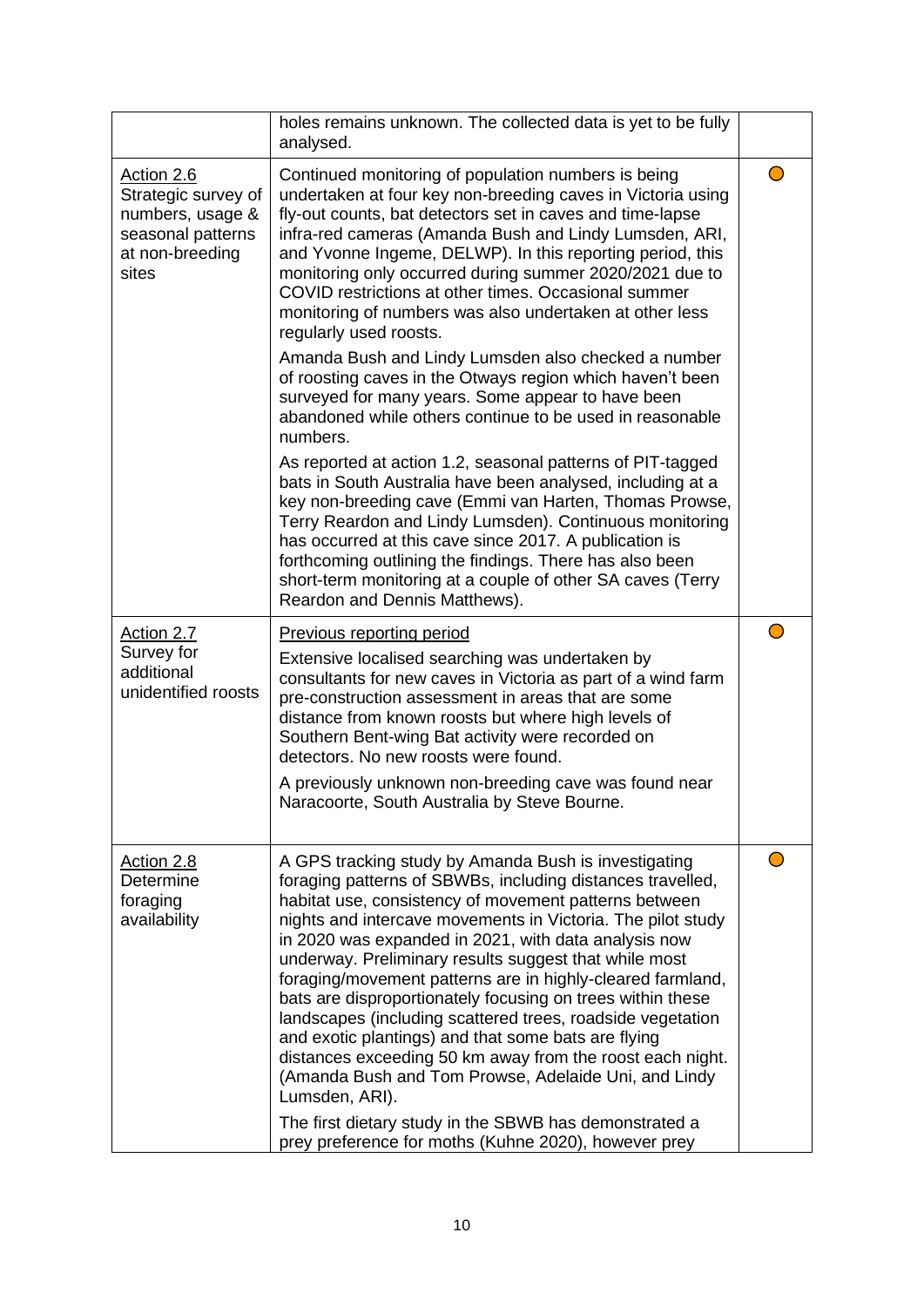|                                                           | availability in the landscape remains unknown (see more<br>below, Action 2.9)                                                                                                                                                                                                                                                                                                                                                                                                                            |  |
|-----------------------------------------------------------|----------------------------------------------------------------------------------------------------------------------------------------------------------------------------------------------------------------------------------------------------------------------------------------------------------------------------------------------------------------------------------------------------------------------------------------------------------------------------------------------------------|--|
| Action 2.9<br>Investigate diet                            | A dietary study was undertaken using DNA analysis of<br>guano samples collected in autumn 2019 from key roosting<br>caves in Victoria and SA (Johanna Kuhne, University of<br>Adelaide, supervised by Tom Prowse). All samples<br>comprised almost entirely Lepidoptera (moths) - many<br>species of which were identified as having associations with<br>farmland (Kuhne 2020).                                                                                                                         |  |
|                                                           | Further questions such as seasonal and geographic<br>variability still need to be investigated.                                                                                                                                                                                                                                                                                                                                                                                                          |  |
| <b>Action 2.10</b><br>Investigate impact<br>of pesticides | As reported in the previous annual report, an investigation<br>by Holz (2018) found similar results to previous studies,<br>with pesticide levels assessed as unlikely to be contributing<br>directly to the SBWB population decline, though there may<br>be subclinical effects. Agricultural pesticides may also<br>severely reduce the abundance of prey species, such as<br>moths and their larvae. The impact of pesticides on the<br>Southern Bent-wing Bat still requires further investigation.  |  |
| Action 2.11                                               | Prior to October 2020                                                                                                                                                                                                                                                                                                                                                                                                                                                                                    |  |
| Investigate impact<br>of wind farms                       | There has been a large degree of uncertainty in mortality<br>estimates at windfarms, though a number of dead Southern<br>Bent-wing Bats have been confirmed during post-<br>construction mortality monitoring in Victoria (Moloney,<br>Lumsden and Smales, 2019).                                                                                                                                                                                                                                        |  |
|                                                           | A wind farm subgroup was formed by the Recovery Team<br>upon establishment. The role of this subgroup is primarily<br>advisory.                                                                                                                                                                                                                                                                                                                                                                          |  |
|                                                           | Current reporting period                                                                                                                                                                                                                                                                                                                                                                                                                                                                                 |  |
|                                                           | Amanda Bush's tracking study in Victoria will investigate<br>flight heights of SBWBs which will help to assess risk of<br>collision with wind turbines (Adelaide Uni, supervised by<br>Lindy Lumsden & Tom Prowse). Tracking was undertaken<br>in summer-autumn 2021 (following the pilot study in 2020).<br>Data is currently being analysed. The research also<br>includes confirming/calibrating the accuracy of the height<br>data through use of drones in SA, which will be undertaken<br>in 2022. |  |
|                                                           | A Population Viability Analysis has been undertaken for the<br>Victorian SBWB population by ARI to investigate the<br>population level impact of mortalities from existing wind<br>farms in Victoria and the likely cumulative impact from<br>proposed wind farms.                                                                                                                                                                                                                                       |  |
|                                                           | The Recovery Team was requested by DAWE and DELWP<br>to provide advice and technical comments on the draft<br>Southern Bent-wing Bat Adaptive Management Plan for<br>Mount Fyans Wind Farm. Detailed comments were<br>provided to the proponent. This was led by the wind farm<br>subgroup.                                                                                                                                                                                                              |  |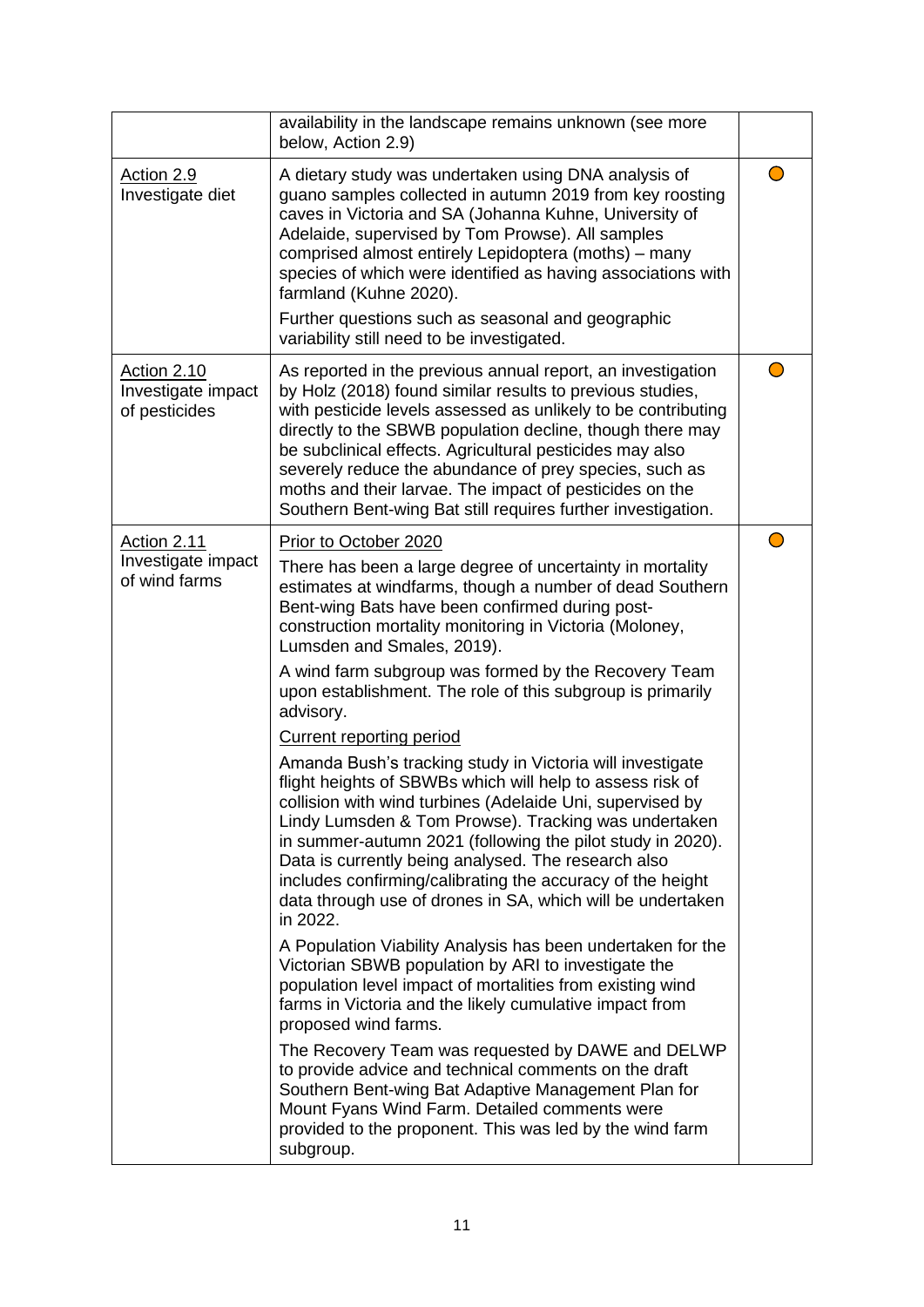|                                                                            | Survey guidelines for bats (especially the SBWB) for<br>informing wind farm assessments are being developed by<br>DELWP. Pre-construction assessments and post-<br>construction mortality monitoring continue to be undertaken<br>by consultants in Victoria and assessed by DELWP and<br>DAWE.                                                                                                                                                                                                                                                                                                                                                                                                                                                                                                                                                                                                                                                                                                                                    |            |
|----------------------------------------------------------------------------|------------------------------------------------------------------------------------------------------------------------------------------------------------------------------------------------------------------------------------------------------------------------------------------------------------------------------------------------------------------------------------------------------------------------------------------------------------------------------------------------------------------------------------------------------------------------------------------------------------------------------------------------------------------------------------------------------------------------------------------------------------------------------------------------------------------------------------------------------------------------------------------------------------------------------------------------------------------------------------------------------------------------------------|------------|
| <b>Action 2.12</b><br>Determine suitable<br>cave-gate design               | Whilst there has been no species-specific progress on<br>information about suitable cave gate designs for Southern<br>Bent-wing Bats, research in New South Wales provides<br>information on results for other subterranean bat species<br>(Gonsalves et al. 2021). Long-term (2-20 years) bat<br>response to cave-gating was monitored at derelict mines<br>that are used as bat roosts. Emergence activity and<br>minimum colony size were 7-10 times greater at adits with<br>'bat friendly' grating (horizontal bars with spacing >125 mm)<br>than other gating treatments, however, almost all activity<br>was by Eastern Horseshoe Bats. Circling at gates continued<br>for many years and bent-wing bats (Eastern Bent-wing Bat<br>and Little Bent-wing Bat) made little use of these sites. The<br>authors concluded that bat-friendly gates appear to be an<br>effective management option for Eastern Horseshoe Bats<br>but that alternatives need to be trialled for other species,<br>including bent-wing bat species. |            |
| Action 2.13<br>Feasibility of an<br>artificial maternity<br>cave           | No progress as this is considered a low priority action.                                                                                                                                                                                                                                                                                                                                                                                                                                                                                                                                                                                                                                                                                                                                                                                                                                                                                                                                                                           |            |
| Objective 3. Protect the maternity sites and other key non-breeding sites. |                                                                                                                                                                                                                                                                                                                                                                                                                                                                                                                                                                                                                                                                                                                                                                                                                                                                                                                                                                                                                                    | $\bigcirc$ |
| <u>Action 3.1</u><br>Active<br>management to<br>protect maternity<br>sites | The Warrnambool maternity cave continues to now be<br>actively managed specifically for conservation. Recently<br>security cameras were installed inside the cave and at<br>strategic positions on the surface of the site, trespassers<br>photographed and various people spoken to, to increase<br>security of the site and minimise disturbance.<br>Other management activities have included removal of<br>stock from the block over the cave to enable regeneration<br>of native plants, erection of signs to deter visitation and<br>disturbance, and working closely with neighbours to<br>improve protection. A management plan is currently being<br>finalised (Trust for Nature, Lindy Lumsden and Garry<br>Peterson, DELWP).                                                                                                                                                                                                                                                                                            |            |
|                                                                            | A project is underway to design a cover for the hole above<br>one of the chambers in the Warrnambool maternity site to<br>increase protection of the roosting habitat, improve the<br>microclimate and reduce safety risks (Yvonne Ingeme,<br>Garry Peterson, Amanda Bush, Lindy Lumsden, DELWP).<br>This study will also provide guidelines for recapping of the<br>cave roof if there is a collapse in the future.<br>The maternity cave at Naracoorte is protected and actively                                                                                                                                                                                                                                                                                                                                                                                                                                                                                                                                                 |            |
|                                                                            | managed for bat conservation and heritage value as part of<br>the Naracoorte Caves National Park, World Heritage Area,                                                                                                                                                                                                                                                                                                                                                                                                                                                                                                                                                                                                                                                                                                                                                                                                                                                                                                             |            |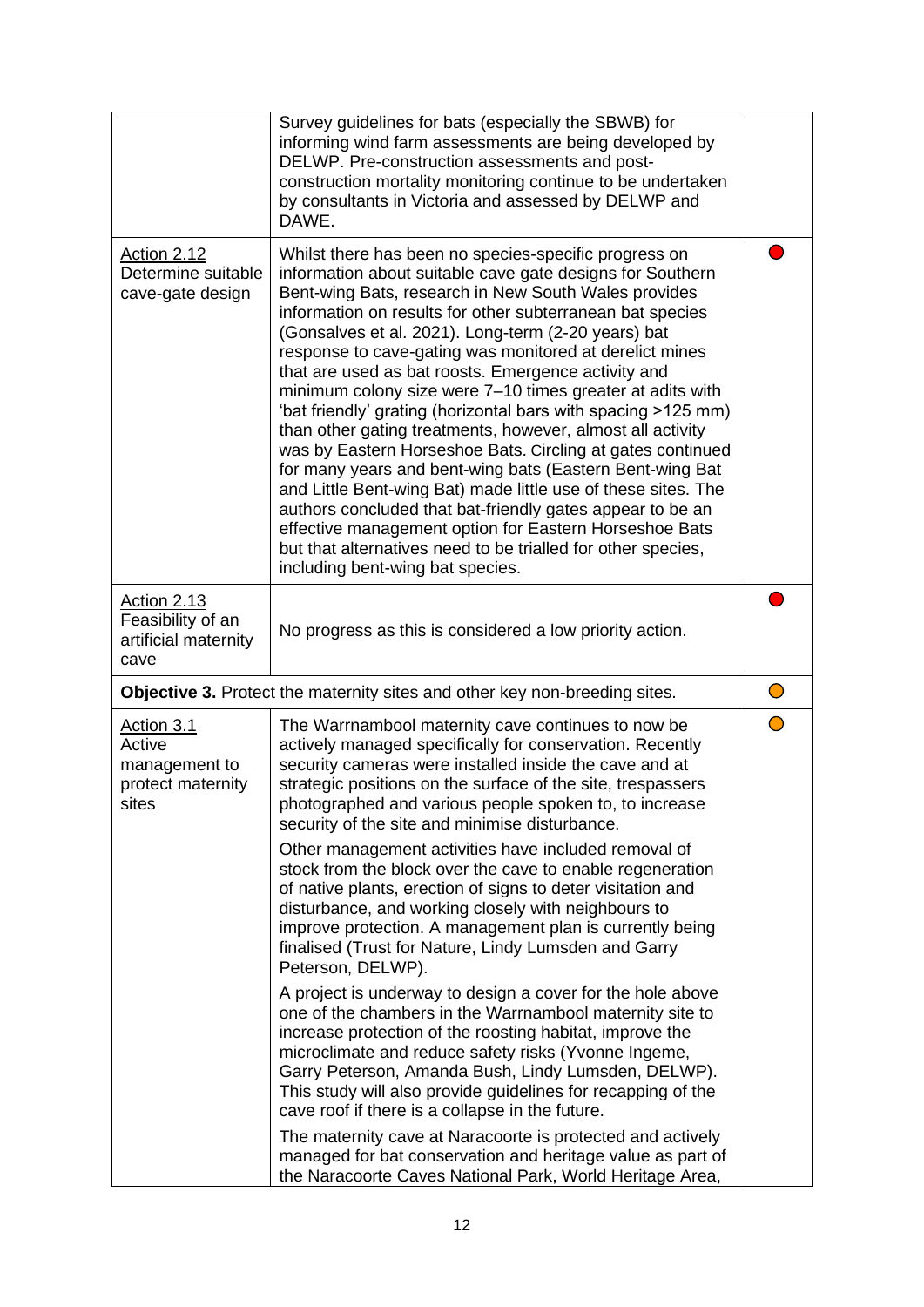|                                                                  | South Australia. Active management is ongoing (see<br>Management practices). As in the previous reporting period,<br>in early 2021 protective coverings were again applied to the<br>fencing at Bat Cave during the breeding season to<br>decrease injurious collisions in newly volant juveniles<br>(Ingeme et al. 2018, Holz et al. 2019b).                                                      |  |
|------------------------------------------------------------------|----------------------------------------------------------------------------------------------------------------------------------------------------------------------------------------------------------------------------------------------------------------------------------------------------------------------------------------------------------------------------------------------------|--|
|                                                                  | There is only limited access to the maternity cave near<br>Portland due to the particulars of the site. No active<br>management is currently thought necessary for this<br>location.                                                                                                                                                                                                               |  |
| Action 3.2<br>Management<br>plans for key non-<br>breeding sites | A cave audit subgroup has been formed by the Recovery<br>Team to undertake a cave audit of known SBWB roost sites<br>in both states and determine the management actions<br>required for each cave.                                                                                                                                                                                                |  |
|                                                                  | In Victoria, Amanda Bush and Lindy Lumsden (ARI)<br>continue to work closely with landholders of the key non-<br>breeding caves to improve protection and decrease<br>visitation to reduce disturbance. Vegetation has been<br>cleared around the entrances of some non-breeding caves<br>to keep flight paths open.                                                                               |  |
|                                                                  | Site sensitivity (including availability of site locations and<br>information) and responsibility for management activities<br>(such as managing vegetation at cave entrances) have<br>been raised as issues needing resolution following the cave<br>audit. Management requirements and recommendations will<br>be negotiated on a site-by-site basis after the cave audit<br>has been completed. |  |
|                                                                  | Naracoorte Caves National Park has now ceased tours of<br>the cave section in Blanche Cave that is used by SBWBs<br>from 1 May to 31 August. During the winter of 2021, staff<br>occasionally monitored presence of bats from the third roof<br>window opening and SBWBs were determined to be<br>present most times.                                                                              |  |
| Action 3.3<br>Control introduced<br>predators                    | Naracoorte Caves National Park have reported continued<br>monitoring and control of introduced pests as required.<br>Incidental monitoring of introduced predators has been<br>undertaken at the Victorian maternity and key non-breeding<br>caves during the summer monitoring. There has been no<br>evidence of unusual predation events (Lindy Lumsden and<br>Amanda Bush, ARI).                |  |
| Action 3.4<br>Erect/maintain<br>signs to limit cave<br>access    | As reported previously, generic 'do not disturb' signs were<br>erected above and inside the Warrnambool maternity cave<br>(Trust for Nature, Lindy Lumsden and Garry Peterson<br>DELWP). Security cameras were also recently installed at<br>the site.                                                                                                                                             |  |
|                                                                  | A 'Cave Closed' sign has been placed within one of<br>Victoria's key winter roost sites.<br>Naracoorte Caves National Park have identified key sites                                                                                                                                                                                                                                               |  |
|                                                                  | for additional signage. Additional signage requirements are                                                                                                                                                                                                                                                                                                                                        |  |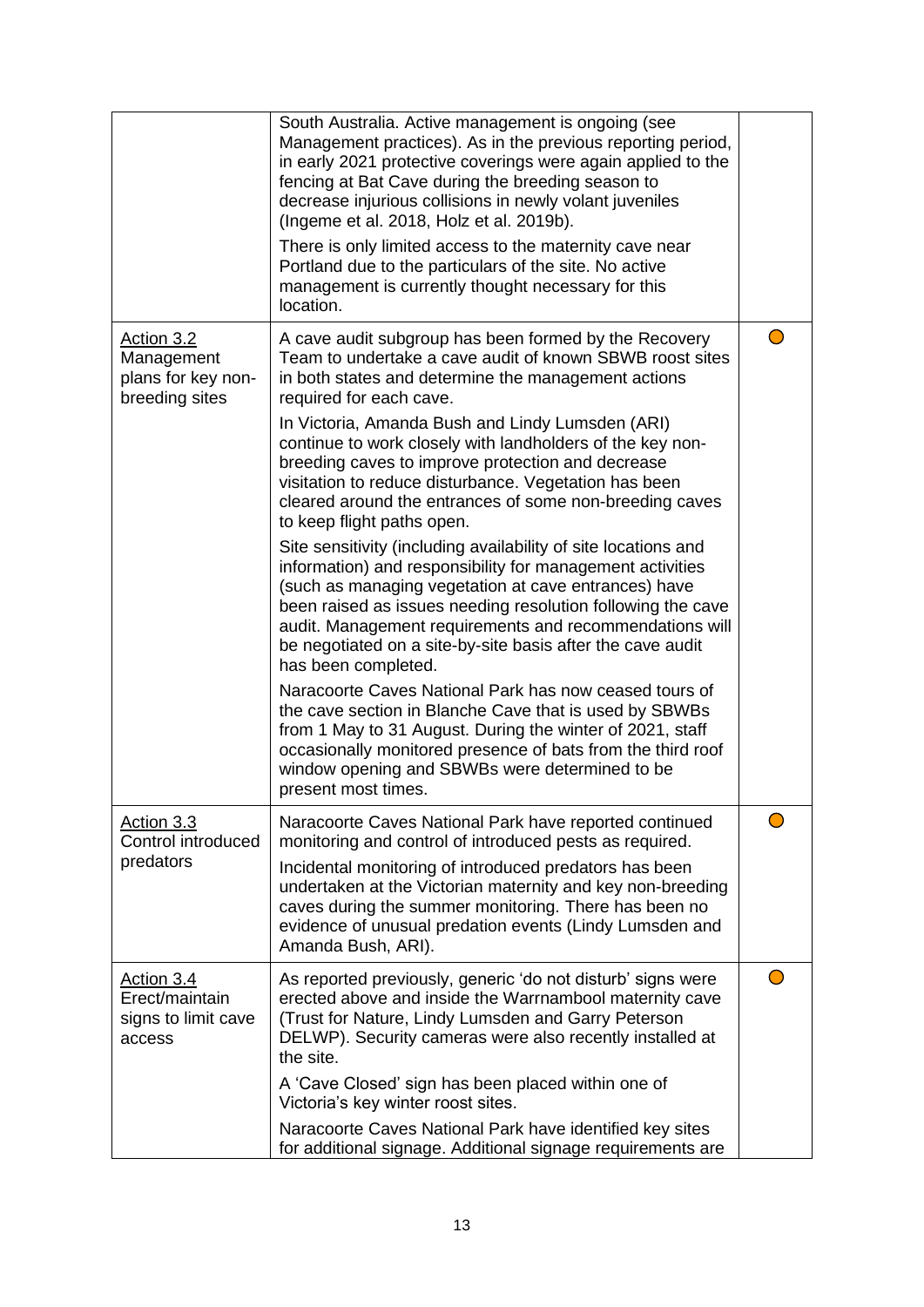|                                                                                             | also being discussed by the Recovery Team's disturbance<br>subgroup as outlined at Action 3.7.                                                                                                                                                                                                                                                                                                                                                                                                                                                                                                                                                                                                                                                                                                                                                                                             |  |
|---------------------------------------------------------------------------------------------|--------------------------------------------------------------------------------------------------------------------------------------------------------------------------------------------------------------------------------------------------------------------------------------------------------------------------------------------------------------------------------------------------------------------------------------------------------------------------------------------------------------------------------------------------------------------------------------------------------------------------------------------------------------------------------------------------------------------------------------------------------------------------------------------------------------------------------------------------------------------------------------------|--|
| Action 3.5<br>Provide<br>information &<br>advice for council<br>planning<br>processes       | DELWP is providing advice to councils/Earth Resources<br>(DJPR) in relation to a number of limestone quarry cases<br>that are in relatively close proximity to known SBWB roost<br>sites and/or foraging habitat. For some of these sites Geo<br>Technical work is being requested to determine extent of<br>caves and also hydrological investigation to determine the<br>potential impact on adjacent wetland foraging habitat<br>proposed by the quarry development (Yvonne Ingeme and<br>Garry Peterson, DELWP).<br>DELWP provided advice to a shire raising concern at a<br>proposal to develop a walking trail in close proximity to a<br>SBWB roost site (Yvonne Ingeme DELWP)                                                                                                                                                                                                      |  |
| Action 3.6<br>Provide<br>information to<br>state agencies for<br>fire planning<br>processes | Planning for prescribed burns at Naracoorte Cave NP have<br>specific objectives around ensuring protection of the<br>maternity cave. Prescribed burns at the national park were<br>due to occur by the end of October 2022. Natural Values<br>layers for fire response (SA) include known maternity and<br>non-breeding cave sites (NPWS, DEW).<br>In Victoria, planned burning planning is currently based on<br>records within the Victorian Biodiversity Atlas. Mitigation<br>measures have been developed such as consideration of<br>wind direction and therefore smoke direction in relation to<br>caves and not conducting earth works near caves. Review<br>of threatened species mitigations for planned burning is in<br>progress. This will allow for review and updating of<br>operational and tactical mitigations for the SBWB (Garry<br>Peterson and Yvonne Ingeme, DELWP). |  |
|                                                                                             | Advice has been provided on specific proposed burns near<br>roosting caves in the Lower Glenelg area (Garry Peterson,<br>Amanda Bush, Lindy Lumsden, DELWP).                                                                                                                                                                                                                                                                                                                                                                                                                                                                                                                                                                                                                                                                                                                               |  |
| <u> Action 3.7</u><br>Develop &<br>promote a code of<br>conduct for cave<br>visits          | The SBWB is highly susceptible to human disturbance at<br>roosting caves (Bush et al. 2017). The Recovery Team has<br>formed a disturbance subgroup to develop and promote a<br>code of conduct for cave visits. The subgroup has met and<br>has agreed to provide several different levels of information<br>and advice (aimed at difference audiences) to minimise<br>disturbance at roosts. These measures will include a<br>detailed document about cave bat disturbance impacts and<br>mitigation measures, a simplified fact sheet to give to<br>groups and cave visitors, designs for signage at key caves<br>and information for a webpage. Key caves will be identified<br>for signage.                                                                                                                                                                                           |  |
| and key non-breeding sites.                                                                 | Objective 4. Protect and enhance foraging habitat around the maternity sites                                                                                                                                                                                                                                                                                                                                                                                                                                                                                                                                                                                                                                                                                                                                                                                                               |  |
| Action 4.1<br>Protect key areas<br>of foraging habitat                                      | The Lower Limestone Coast Water Allocation Plan (LLC<br>WAP) provides policy for protecting wetland and creek<br>Groundwater Dependent Ecosystems (GDEs) from<br>groundwater extraction. Many wetlands important as                                                                                                                                                                                                                                                                                                                                                                                                                                                                                                                                                                                                                                                                        |  |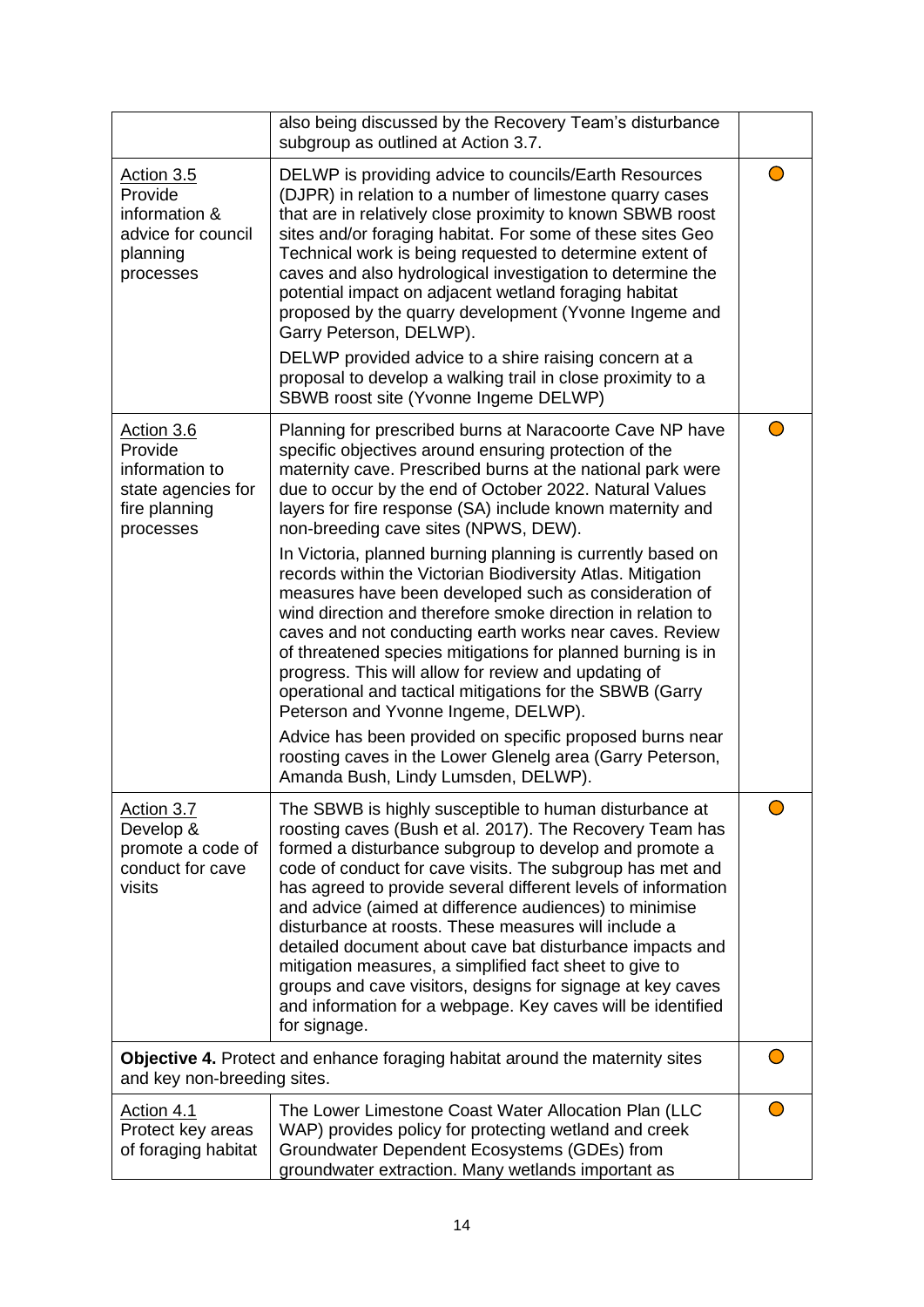|                                                                          | foraging habitat within the Naracoorte Ranges area are<br>highly groundwater dependent, including permanent pools<br>within Naracoorte Creek, and wetlands on the Mosquito<br>Creek floodplain (including Bool and Hacks Lagoon).<br>Significant loss of wetlands in the Naracoorte Ranges area<br>has been attributed to groundwater level decline, as a result<br>of both groundwater extraction and reduced rainfall<br>(Harding et al. 2018). The 2019 Risk Assessment for the<br>LLC WAP identified High Risks to GDEs in the Joanna<br>Management area (which includes the Naracoorte Caves<br>area and Mosquito Creek) from groundwater extraction.<br>(Claire Harding, NPSW, DEW).<br>Also see management practices below in relation to habitat<br>overlays.                                                                                                                                                                                         |  |
|--------------------------------------------------------------------------|---------------------------------------------------------------------------------------------------------------------------------------------------------------------------------------------------------------------------------------------------------------------------------------------------------------------------------------------------------------------------------------------------------------------------------------------------------------------------------------------------------------------------------------------------------------------------------------------------------------------------------------------------------------------------------------------------------------------------------------------------------------------------------------------------------------------------------------------------------------------------------------------------------------------------------------------------------------|--|
| Action 4.2<br>Restore &<br>enhance foraging<br>habitat                   | Ongoing work on the long-term restoration of Mount Burr<br>Swamp, South Australia by Nature Glenelg Trust has<br>continued, having purchased the property for biodiversity<br>conservation in 2016. The property is within the vicinity of<br>some key non-breeding caves in SA. Restoration included<br>creating a weir preventing surface water flow out of the<br>main wetland ensuing Mt Burr Swamp retains water (2016).<br>Progressive revegetation continues, with high involvement<br>with the local community. The SBWB has been captured at<br>the property during a harp trapping survey in 2019<br>(conducted by Rose Thompson) and is presumed to forage<br>at the site.<br>As part of the management of the Warrnambool maternity<br>site, the area above the cave is being monitored to assess<br>the extent of natural regeneration of native coastal plants,<br>with the aim of increasing foraging habitat (DELWP and<br>Trust for Nature). |  |
| the Southern Bent-wing Bat.                                              | Objective 5. Clarify the taxonomic status, distribution and population structure of                                                                                                                                                                                                                                                                                                                                                                                                                                                                                                                                                                                                                                                                                                                                                                                                                                                                           |  |
| Action 5.1<br>Clarify taxonomy                                           | A full taxonomic revision of Indo-Australasian bent-wing<br>bats has been undertaken by PhD student Sigit Wiantoro<br>(University of Adelaide) using genome-scale DNA<br>sequencing, traditional morphometric measurements and<br>geometric morphometric analysis of skull models using<br>micro-CT x-ray scans (Wiantoro and Armstrong 2019). The<br>collection of new genetic material through Ophelie<br>Planckaert's PhD (University of Melbourne, see below)<br>supports these findings. Publication of results is expected<br>soon.                                                                                                                                                                                                                                                                                                                                                                                                                     |  |
| Action 5.2<br>Clarify extent of<br>geographic range<br>based on genetics | PhD student Ophelie Planckaert (University of Melbourne,<br>supervised by Lindy Lumsden, Kyle Armstrong, Craig<br>Nitschke and Patrick Baker) is investigating population<br>genetics of Southern and Eastern Bent-wing Bats. Genetic<br>samples have been collected from a number of sites<br>throughout the Victorian range of both subspecies,<br>including in the overlap zone, which will help clarify the<br>respective geographic ranges. The project commenced in                                                                                                                                                                                                                                                                                                                                                                                                                                                                                     |  |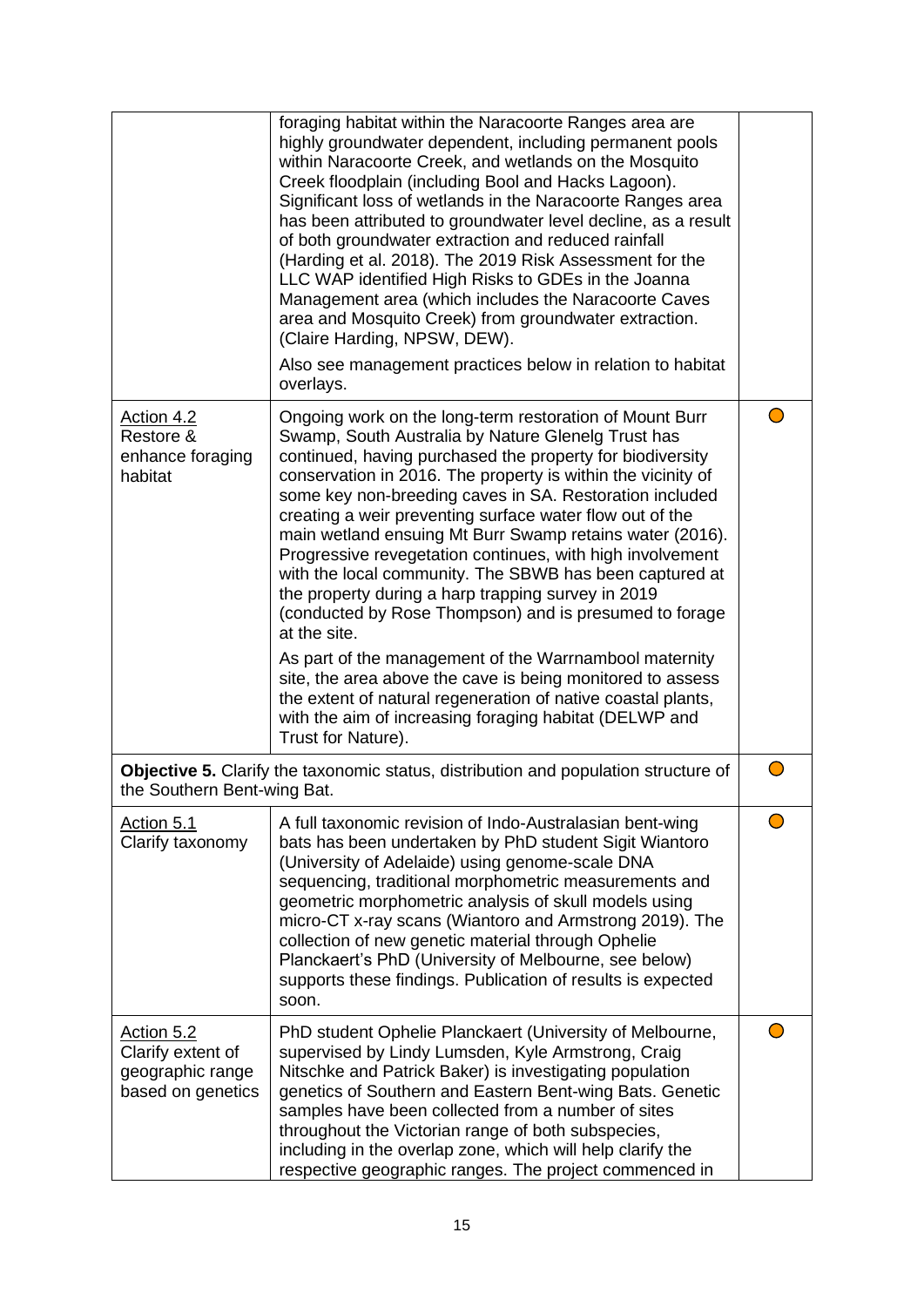|                                                                                                                                   | the last reporting period and further sampling and analysis<br>was undertaken in 2021. A total of 368 individuals were<br>sampled and the genetic sequencing has been undertaken<br>with analysis of the data now underway.                                                                                                                                                                                                                                                                                                                                                                                                                                                                                                                                                                                                                                                                                                                                                                                                                                                                                                                                                                                                                                                                                                                                                                                                                  |  |
|-----------------------------------------------------------------------------------------------------------------------------------|----------------------------------------------------------------------------------------------------------------------------------------------------------------------------------------------------------------------------------------------------------------------------------------------------------------------------------------------------------------------------------------------------------------------------------------------------------------------------------------------------------------------------------------------------------------------------------------------------------------------------------------------------------------------------------------------------------------------------------------------------------------------------------------------------------------------------------------------------------------------------------------------------------------------------------------------------------------------------------------------------------------------------------------------------------------------------------------------------------------------------------------------------------------------------------------------------------------------------------------------------------------------------------------------------------------------------------------------------------------------------------------------------------------------------------------------|--|
| Action 5.3<br>Develop field-ID<br>tool to distinguish<br>between Southern<br>Bent-wing Bats &<br>Eastern Bent-wing<br><b>Bats</b> | Ophelie Planckaert is also investigating the efficacy of using<br>full spectrum acoustic analysis to improve the accuracy of<br>call identification (Planckaert et al. 2020). Extensive<br>collection of echolocation calls has been undertaken using<br>high quality full spectrum detectors (with genetic samples<br>taken from those individuals to ensure correct subspecific<br>identification) from sites across the Victorian range of both<br>the Southern and Eastern Bent-wing Bats (Lindy Lumsden<br>and Amanda Bush assisting in data collection). Further<br>sampling occurred in early 2021. ARI is currently<br>developing a new approach for automating analysis of full<br>spectrum calls using deep learning convoluted neural<br>networks, that will be used for this project (Peter Griffioen,<br>Lindy Lumsden and Amanda Bush ARI).                                                                                                                                                                                                                                                                                                                                                                                                                                                                                                                                                                                    |  |
| Action 5.4<br>Improve<br>understanding of<br>population<br>structure for<br>informing recovery                                    | Ophelie Planckaert's genetic study will improve<br>understanding of the population structure of SBWBs.<br>Genetic samples (wing tissue) have been collected from<br>individuals from a number of sites throughout the Victorian<br>range. Further collection and analysis has continued in<br>2021 (Lindy Lumsden and Amanda Bush assisting in data<br>collection).<br>Recent PIT-tagging data at the Naracoorte maternity cave<br>show that a very high proportion of individuals return each<br>year to their natal cave for the maternity season. This<br>suggests discrete populations may be operating at some<br>level. Recent studies (PIT-tagging by Emmi van Harten and<br>tracking by Amanda Bush) show that Southern Bent-wing<br>Bats readily commute long distances, however it is currently<br>not known how much interchange there is between the<br>populations centred on the three maternity caves. A large<br>number of individuals were trapped exiting caves in Victoria<br>as part of Amanda's study, when trying to retrieve<br>transmitters. These individuals were scanned for PIT-tags<br>from Emmi's study at South Australia to see if any of these<br>individuals were currently in Victoria. No PIT-tagged<br>individuals were found. Further investigations are required<br>to examine both short-term mixing between populations,<br>and longer-term mixing as reflected in genetic population<br>structure. |  |
| subspecies.                                                                                                                       | Objective 6. Compile and maintain databases to aid in the management of the                                                                                                                                                                                                                                                                                                                                                                                                                                                                                                                                                                                                                                                                                                                                                                                                                                                                                                                                                                                                                                                                                                                                                                                                                                                                                                                                                                  |  |
| Action 6.1<br>Compile, maintain<br>& assess<br>information on<br>roost sites                                                      | A cave audit subgroup has been formed by the Recovery<br>Team to compile information and assess management<br>requirements at SBWB roosting caves. Many of the known<br>caves have now been visited and a database is continuing<br>to be compiled and populated.                                                                                                                                                                                                                                                                                                                                                                                                                                                                                                                                                                                                                                                                                                                                                                                                                                                                                                                                                                                                                                                                                                                                                                            |  |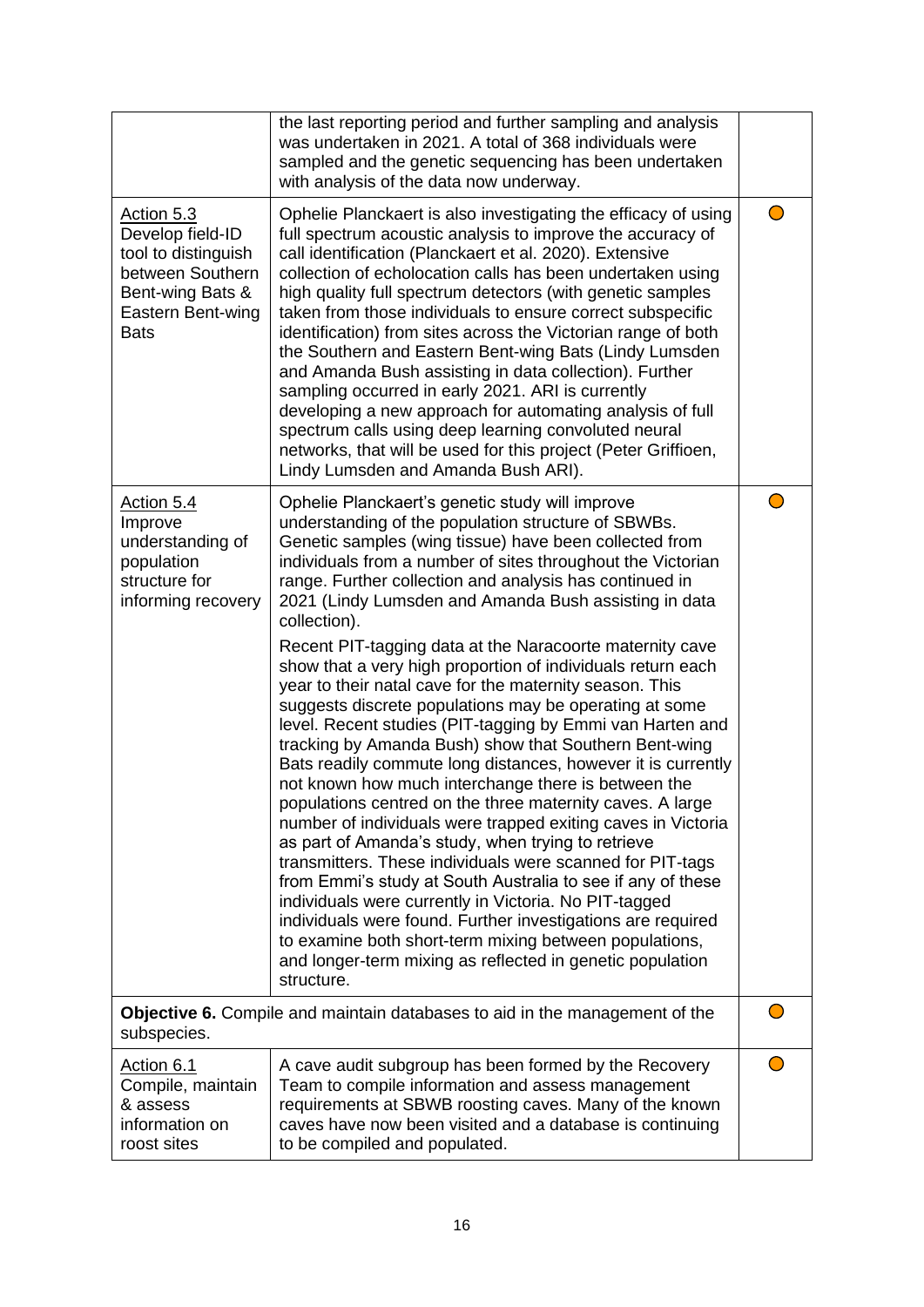| Action 6.2<br>Develop a project<br>register                                                                 | A research priorities subgroup was formed by the Recovery<br>Team to prioritise research actions and projects required.<br>Research and monitoring actions in the draft Recovery Plan<br>have been collated (including some new proposed actions)<br>and individually prioritised by each subgroup member.<br>Actions were ranked in regard to priority and urgency (High,<br>Medium, Low). These results have now been compiled and<br>ranked based on the overall score across the whole<br>subgroup. This process highlighted 10 actions that were<br>clearly assessed as highest priority. These actions are now<br>being summarised into a research prospectus, following<br>input from the Recovery Team for the preferred format.<br>Once this has been completed, the wider Recovery Team<br>provide further comment on the research questions and<br>priorities, to refine the document before distribution to<br>research institutions and other organisations. |  |
|-------------------------------------------------------------------------------------------------------------|---------------------------------------------------------------------------------------------------------------------------------------------------------------------------------------------------------------------------------------------------------------------------------------------------------------------------------------------------------------------------------------------------------------------------------------------------------------------------------------------------------------------------------------------------------------------------------------------------------------------------------------------------------------------------------------------------------------------------------------------------------------------------------------------------------------------------------------------------------------------------------------------------------------------------------------------------------------------------|--|
| wing Bat.                                                                                                   | A project register has not yet been developed.<br><b>Objective 7.</b> Establish a long-term monitoring program for the Southern Bent-                                                                                                                                                                                                                                                                                                                                                                                                                                                                                                                                                                                                                                                                                                                                                                                                                                     |  |
| Action 7.1<br>Design &<br>implement<br>monitoring<br>program with an<br>adaptive<br>management<br>framework | Long-term monitoring is being undertaken at the<br>Warrnambool maternity cave and key non-breeding caves<br>in Victoria. The installation of the new technology for<br>detailed monitoring at Bat Cave in South Australia is<br>expected to be complete and running by the first quarter of<br>2022. These programs can feed into an overarching long-<br>term monitoring program within an adaptive management<br>framework.                                                                                                                                                                                                                                                                                                                                                                                                                                                                                                                                             |  |
| Objective 8. Facilitate and promote community interest, understanding and<br>participation.                 |                                                                                                                                                                                                                                                                                                                                                                                                                                                                                                                                                                                                                                                                                                                                                                                                                                                                                                                                                                           |  |
| Action 8.1<br>Develop &<br>implement<br>communication<br>plan                                               | A communication plan is yet to be developed. The<br>Recovery Team has highlighted the development of a<br>SBWB communication plan as a high priority for the next<br>reporting period (2021-2022), with a new communications<br>subgroup being formed in October 2021.<br>In 2020, a Recovery Team webpage was created in<br>conjunction with SWIFFT at<br>https://www.swifft.net.au/cb pages/team southern bent-<br>wing bat - recovery team.php. This webpage can be<br>further developed/populated as a communication resource<br>as the Recovery Team and communication plan is further<br>established. Some updates have been made to the page in<br>2021, including revisions now that the Recovery Plan has<br>been endorsed and links to the new Conservation Advice.<br>The specific communication activities outlined in the<br>Recovery Plan as part of Actions 8.2–8.5 will be<br>incorporated into the overarching communication plan.                       |  |
| <u>Action 8.2</u><br>Change<br>perceptions of                                                               | Although not specific to the SBWB (as SBWB are not<br>known to use non-cave roost locations), the LCLB<br>developed a 'How to build a bat box' brochure in<br>conjunction with the Naracoorte Men's Shed. The brochure                                                                                                                                                                                                                                                                                                                                                                                                                                                                                                                                                                                                                                                                                                                                                    |  |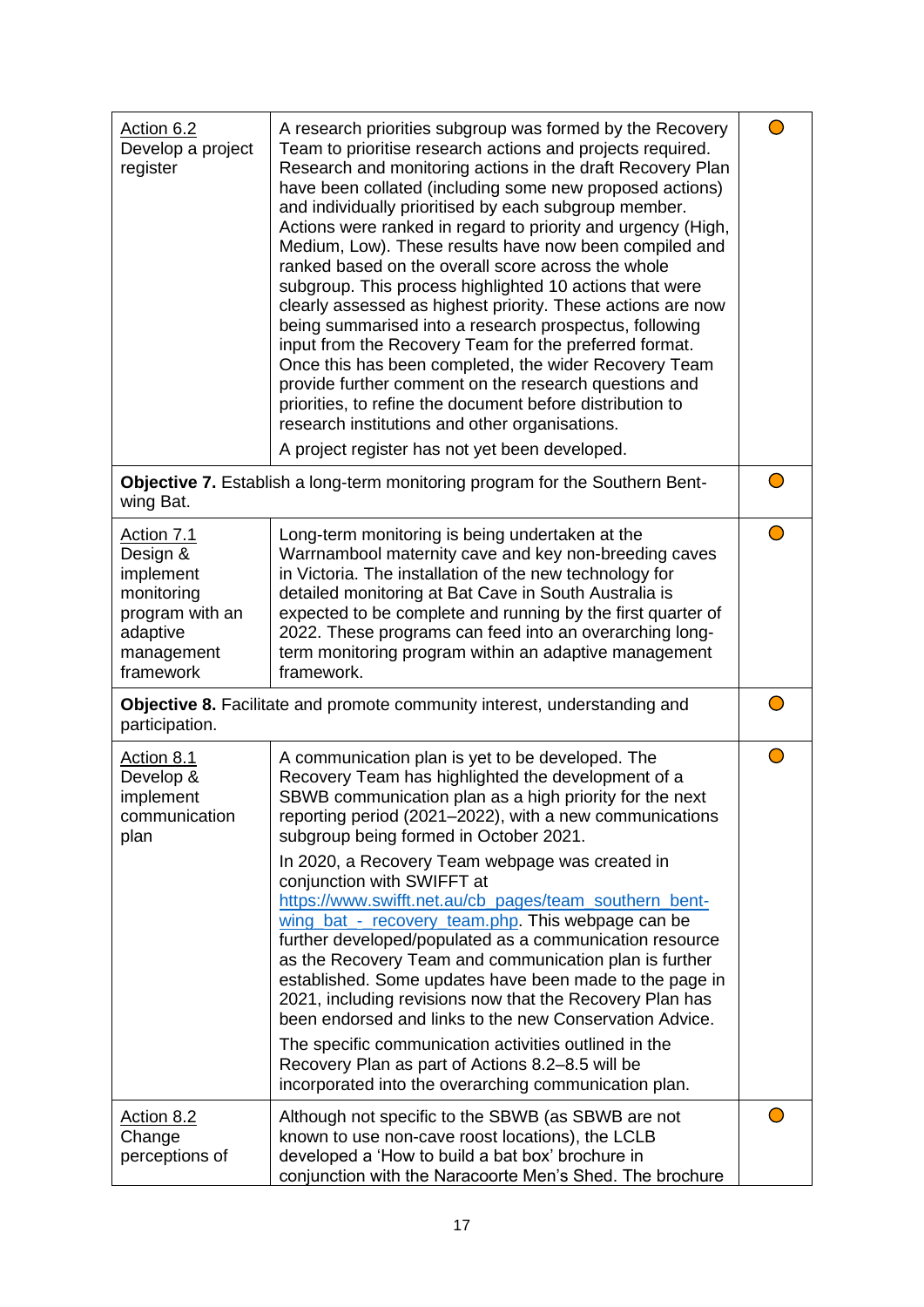| landholders about<br>pesticide use                                                                                                   | includes information on benefits of bats and threats<br>including pesticides. A short video was also developed,<br>which practically demonstrates how to build a bat box.<br>LCLB provided grant funding to Mary Retallack of<br>Ecovineyards to deliver a program promoting viticulture<br>practices to increase habitat for bats and pollinators. The<br>Grassroots Grant funding will enable the program to expand<br>in the Limestone Coast.<br>In February 2021, a bat citizen science activity was held at<br>Mt Burr Swamp. The event included UV light trapping, bat<br>trapping (unfortunately no bats were trapped on the night)<br>and discussion around the role of bats in the ecosystem.<br>There were 16 participants, with the target group being<br>landholders. However, LCLB reported that more work is<br>needed to attract this demographic (Limestone Coast<br>Landscape Board and NGT).                                                                                                                                                                                                                                  |  |
|--------------------------------------------------------------------------------------------------------------------------------------|-------------------------------------------------------------------------------------------------------------------------------------------------------------------------------------------------------------------------------------------------------------------------------------------------------------------------------------------------------------------------------------------------------------------------------------------------------------------------------------------------------------------------------------------------------------------------------------------------------------------------------------------------------------------------------------------------------------------------------------------------------------------------------------------------------------------------------------------------------------------------------------------------------------------------------------------------------------------------------------------------------------------------------------------------------------------------------------------------------------------------------------------------|--|
| Action 8.3<br>Maintain &<br>strengthen<br>relationships with<br>community<br>organisations                                           | LCLB worked with NGT (Rose Thompson) and Friends of<br>Naracoorte Caves to deliver a community Bat Night event in<br>November 2020 at the Naracoorte Caves, featuring SBWB<br>and focusing on benefits of bats in an agricultural<br>landscape. Naracoorte Caves (Tom Shortt) also spoke to<br>attendees in the Bat Centre for an hour about the SBWB as<br>part of the free event.<br>As reported previously, members of local caving groups are<br>involved in the Recovery Team and subgroups, including<br>assisting with undertaking the cave audit. Naracoorte<br>Caves National Park maintains a strong relationship with<br>Friends of Naracoorte Caves - the Friends group has<br>assisted with SBWB activities in previous years, including<br>with Bat Night events. Several Team members have<br>attended and presented at recent Australasian Bat Society<br>conferences and are active members of the society.<br>Presentations have also been given at national and<br>international speleological conferences and caving clubs<br>and an article on SBWBs was published in the Australian<br>Speleological Federation magazine. |  |
| Action 8.4<br>Increase<br>community<br>participation in<br>revegetation of<br>foraging habitat &<br>cave protection &<br>restoration | As per Action 4.2 above regarding community participation<br>in restoration at Mt Burr Swamp Restoration Reserve.                                                                                                                                                                                                                                                                                                                                                                                                                                                                                                                                                                                                                                                                                                                                                                                                                                                                                                                                                                                                                               |  |
| Action 8.5<br>Develop closer<br>links with<br>indigenous groups                                                                      | Consultation with respective First Nations groups occurred<br>during the initial drafting and development of the National<br>Recovery Plan in 2009/10 (DELWP 2020). Since the<br>establishment of the Recovery Team, renewed contact is<br>gradually being made through existing relationships<br>between Recovery Team partners (state agencies and<br>NGT) and Traditional Owners. Some Traditional Owners                                                                                                                                                                                                                                                                                                                                                                                                                                                                                                                                                                                                                                                                                                                                    |  |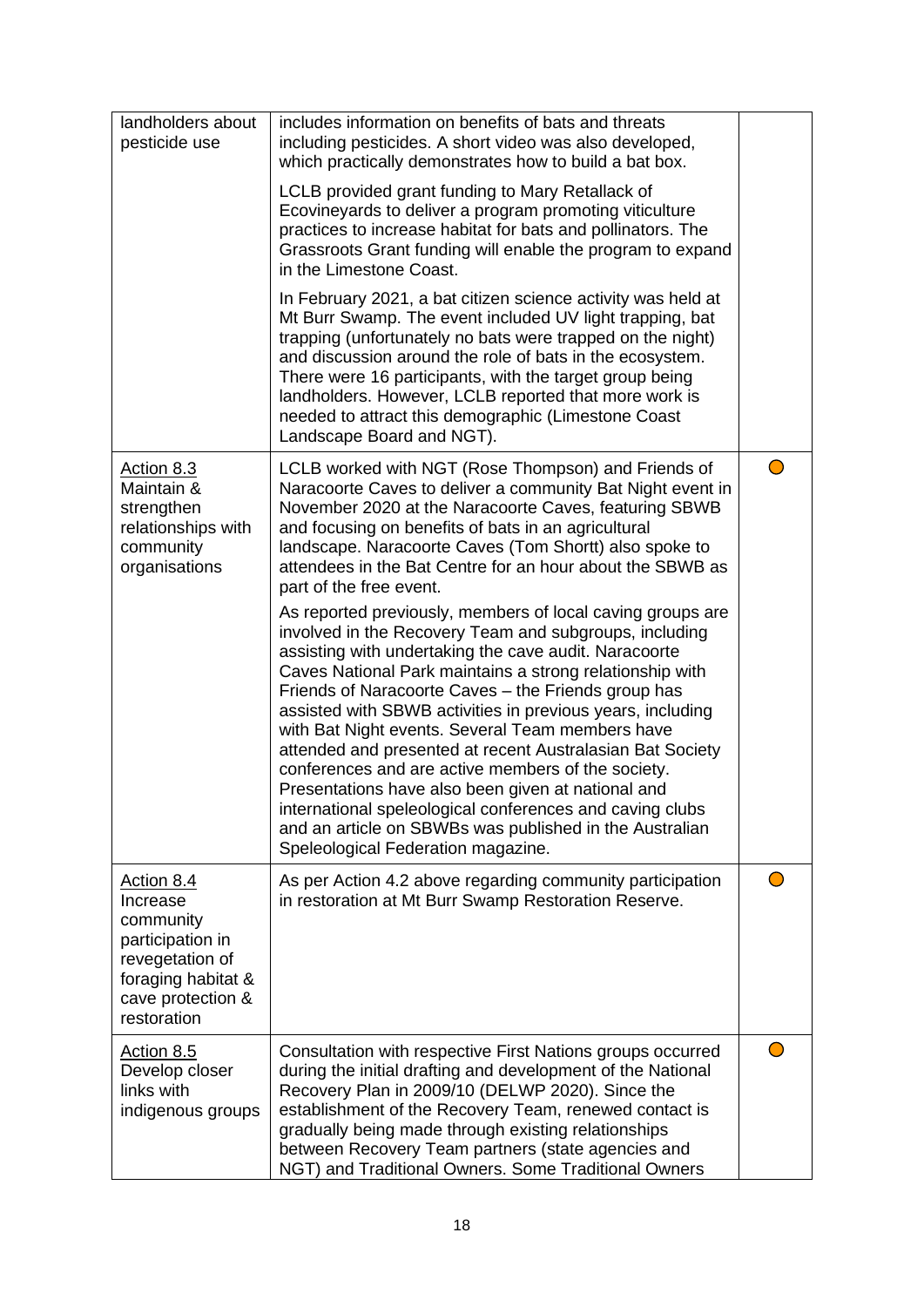|                                                                                                                           | have been able to be contacted to provide an update on<br>SBWB conservation and to reconfirm the level of<br>involvement that is wanted with the Recovery Team. NGT<br>will soon be meeting with South East Aboriginal Focus<br>Group (SEAFG), Traditional Custodians of the SBWB range<br>in SA.                                                                                                                                                                                                            |  |
|---------------------------------------------------------------------------------------------------------------------------|--------------------------------------------------------------------------------------------------------------------------------------------------------------------------------------------------------------------------------------------------------------------------------------------------------------------------------------------------------------------------------------------------------------------------------------------------------------------------------------------------------------|--|
|                                                                                                                           | Gunditjamara (Gunditj Mirring Traditional Owners Aboriginal<br>Corporation) is interested to receive major<br>updates/correspondence from the Recovery Team. Emmi<br>sent the 2020 annual report to update them on what has<br>been undertaken so far.                                                                                                                                                                                                                                                       |  |
|                                                                                                                           | As part of an exchange occurring with DELWP and Eastern<br>Maar (Eastern Maar Aboriginal Corporation), members of<br>Eastern Maar will visit the Warrnambool maternity site<br>during summer monitoring in the coming months, and have<br>been invited to attend Recovery Team meetings.                                                                                                                                                                                                                     |  |
|                                                                                                                           | Engagement with Boandik descendants has occurred and<br>fostered through education activities at Mt Burr Swamp,<br>South Australia.                                                                                                                                                                                                                                                                                                                                                                          |  |
|                                                                                                                           | Objective 9. Provide direction and guidance to the recovery of the Southern<br>Bent-wing Bat and review the success of the Recovery Plan.                                                                                                                                                                                                                                                                                                                                                                    |  |
| Action 9.1<br>Establish a<br>Southern Bent-<br>wing Bat Recovery<br>Team                                                  | The National Recovery Team was formed in October 2019<br>including a variety of members from state and<br>Commonwealth departments/agencies, non-government<br>organisations, zoos, caving groups and species experts<br>from various universities and research institutions. Team<br>membership, subgroups and Terms of Reference were<br>reviewed in July 2021. The Recovery Team is highly<br>collaborative and inclusive of all organisations and<br>individuals interested in the recovery of the SBWB. |  |
| Action 9.2<br>Conduct a mid-<br>term review of the<br><b>Recovery Plan</b>                                                | Not due for another 18 months.                                                                                                                                                                                                                                                                                                                                                                                                                                                                               |  |
| Action 9.3<br>Review<br>implementation of<br>the Recovery Plan<br>& re-assess status<br>of subspecies after<br>five years | Not due for another 4 years.                                                                                                                                                                                                                                                                                                                                                                                                                                                                                 |  |
|                                                                                                                           | <b>Management practices</b> (status not listed as these practices are ongoing)                                                                                                                                                                                                                                                                                                                                                                                                                               |  |
| Parks & reserves<br>with roosting<br>caves: Closer<br>monitoring of<br>population<br>numbers.<br>Monitoring &             | Naracoorte Caves National Park, South Australia, actively<br>manages caves used by the SBWB in the Park. Thomas<br>Shortt (Naracoorte Caves, DEW) reported that recent<br>management activity has included pest and weed control,<br>maintaining cave entrances, daily monitoring of the SBWB<br>population in Bat Cave via the cameras, and providing<br>assistance/support for the Bat Cave monitoring program                                                                                             |  |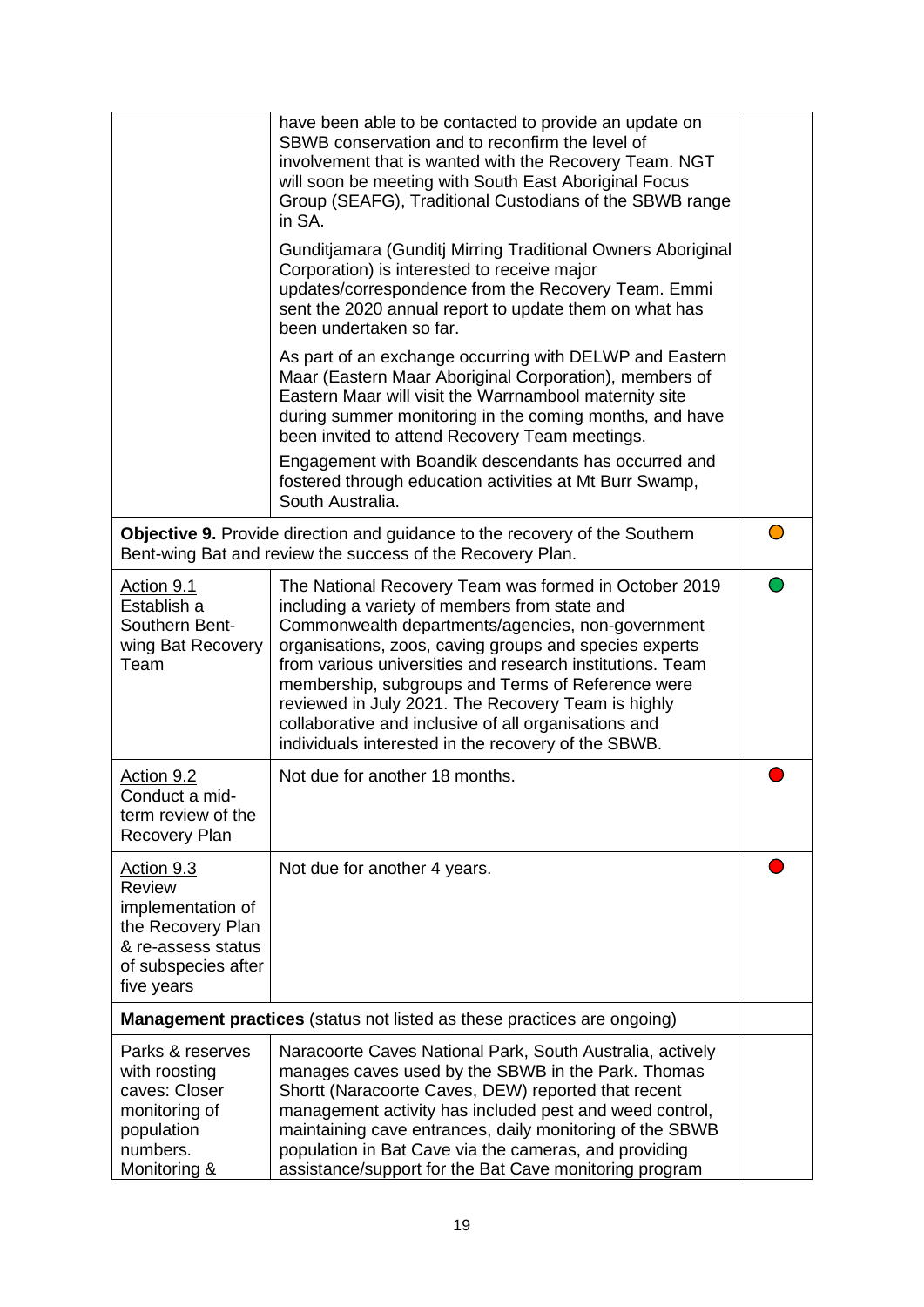| reducing impacts<br>from human<br>disturbance,<br>predation by<br>introduced<br>predators &<br>encroachment by<br>weeds                                                                                                                                                           | being established. Minimising human disturbance is a key<br>priority.<br>Monitoring of Victorian caves is outlined under specific<br>actions above.                                                                                                                                                                                                                                                                          |  |
|-----------------------------------------------------------------------------------------------------------------------------------------------------------------------------------------------------------------------------------------------------------------------------------|------------------------------------------------------------------------------------------------------------------------------------------------------------------------------------------------------------------------------------------------------------------------------------------------------------------------------------------------------------------------------------------------------------------------------|--|
| Aim to prevent any<br>further native<br>vegetation<br>removal in<br>terrestrial or<br>wetland<br>environments<br>throughout the<br>SBWB range.<br>Develop decision-<br>making tools (e.g.<br>overlays) to help<br>government & land<br>managers to<br>identify important<br>areas | In 2020, Recovery Team members had input into the<br>Victorian species Habitat Distribution Model for Southern<br>Bent-wing Bats so that key areas of roosting and foraging<br>habitat are highlighted (Yvonne Ingeme, Lindy Lumsden<br>and Amanda Bush, DELWP).                                                                                                                                                             |  |
| Planned burning<br>should be<br>undertaken in<br>such a way as to<br>minimise impact<br>on foraging habitat                                                                                                                                                                       | Prescribed burns (<20ha) are planned within the<br>Naracoorte Caves National Park for spring 2021. The<br>environmental assessments for these burns will consider<br>risks to key foraging habitat for the Southern Bent-wing Bat<br>(Claire Harding, NPWS).                                                                                                                                                                 |  |
| Aim to increase<br>the amount of<br>foraging habitat in<br>the vicinity of key<br>roost sites                                                                                                                                                                                     | See Action 4.2.                                                                                                                                                                                                                                                                                                                                                                                                              |  |
| Strictly enforce<br>restrictions on<br>items capable of<br>carrying the<br>fungus that causes<br><b>WNS</b>                                                                                                                                                                       | Additional directions regarding WNS and equipment have<br>been added to scientific and recreational caving permits<br>issued at Naracoorte Caves National Park. Post code data<br>(Australia) and country of origin (international) are collected<br>when visitors purchase cave entry tickets at the National<br>Park. As recorded at Action 2.2, a biosecurity procedure<br>has also been drafted for Naracoorte Caves NP. |  |
|                                                                                                                                                                                                                                                                                   | A WNS risk review is currently underway, coordinated by<br>the Department of Agriculture, Water and the Environment<br>(see Action 2.2).                                                                                                                                                                                                                                                                                     |  |
|                                                                                                                                                                                                                                                                                   | Australian Speleological Federation is maintaining a strong<br>position on WNS and decontamination protocols amongst<br>cavers in Australia. However, recently-published research<br>on knowledge and attitudes among cavers suggests that<br>more work may be needed (Salleh et al. 2021): 'Although<br>65.9% of respondents were aware of current                                                                          |  |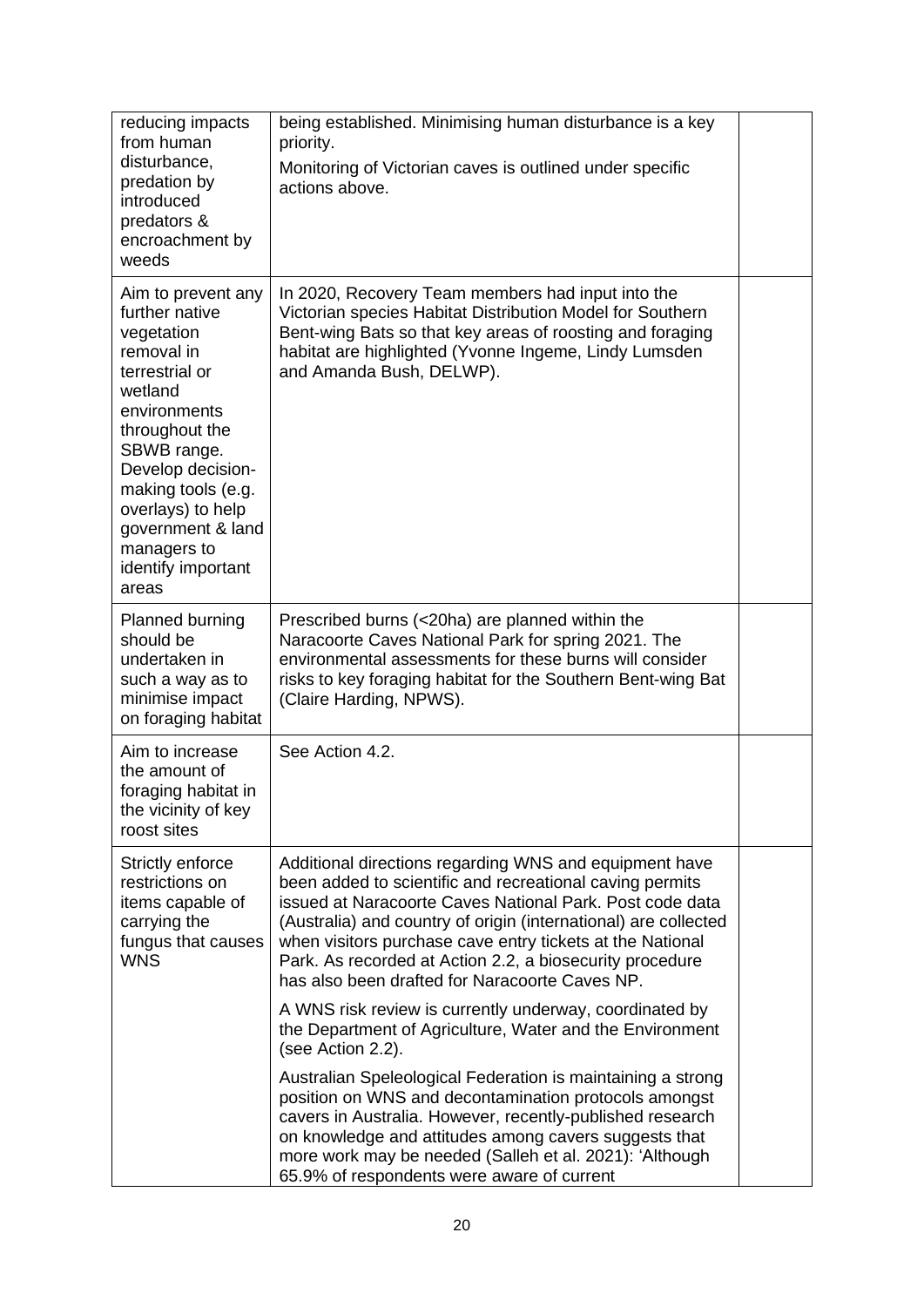|                                                                                                                                                                                                                                                                                                                                          | decontamination protocols, only 23.9% and 31.2% (when in<br>Australian or overseas caves, respectively) fully adhered to<br>them. Overall, cavers showed strong willingness to help<br>prevent further spread of this disease, but further efforts at<br>education and targeted biosecurity activities may be<br>urgently needed to prevent the spread of P. destructans to<br>Australia and to other unaffected regions of the world.' |  |
|------------------------------------------------------------------------------------------------------------------------------------------------------------------------------------------------------------------------------------------------------------------------------------------------------------------------------------------|-----------------------------------------------------------------------------------------------------------------------------------------------------------------------------------------------------------------------------------------------------------------------------------------------------------------------------------------------------------------------------------------------------------------------------------------|--|
| Liaison with<br>indigenous groups<br>over the<br>management of<br>caves with cultural<br>heritage values                                                                                                                                                                                                                                 |                                                                                                                                                                                                                                                                                                                                                                                                                                         |  |
| Avoid & minimise<br>the impact of wind<br>farms on any key<br>areas used by the<br><b>SBWB</b> (defined<br>using a risk-based<br>approach).<br>Mitigation actions,<br>rigorous pre- &<br>post-construction<br>monitoring,<br>sharing of<br>mortality data<br>required for any<br>wind farms built in<br>key areas or<br>migration routes | In Victoria, DELWP continue to have input into planning<br>processes around wind farms to ensure rigorous<br>assessments and monitoring. Also see Action 2.11.                                                                                                                                                                                                                                                                          |  |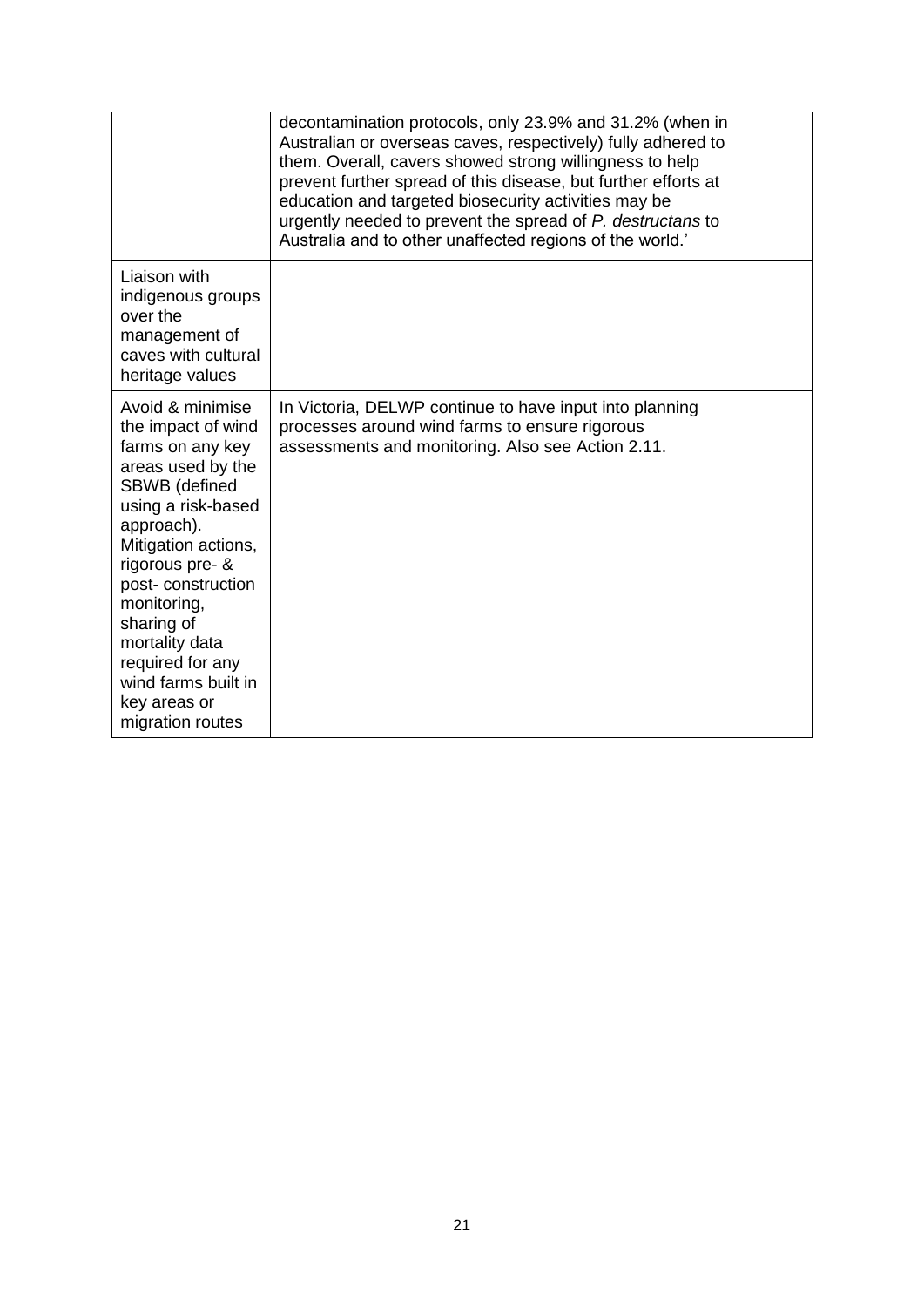# **4. TRACKING CHANGES IN THE STATE/ CONDITION AND CONSERVATION TRAJECTORY**

| <b>Summary state in 2020</b>                                                                                                                                                                                                                                               |                                                                                                                                                                                                                                                                                                                                                                                                                                                                                                                                                                                                                                                         |  |
|----------------------------------------------------------------------------------------------------------------------------------------------------------------------------------------------------------------------------------------------------------------------------|---------------------------------------------------------------------------------------------------------------------------------------------------------------------------------------------------------------------------------------------------------------------------------------------------------------------------------------------------------------------------------------------------------------------------------------------------------------------------------------------------------------------------------------------------------------------------------------------------------------------------------------------------------|--|
| Abundance                                                                                                                                                                                                                                                                  | In 2020, the total Southern Bent-wing Bat population was estimated to<br>be 44,260 reproductively-mature individuals.                                                                                                                                                                                                                                                                                                                                                                                                                                                                                                                                   |  |
|                                                                                                                                                                                                                                                                            | At Naracoorte, a November 2020 count estimated 30,500 (including<br>individuals not reproductively mature). However, PIT-tag data<br>suggests that this count was undertaken prior to peak occupancy. It<br>was estimated that the population range was between 30,000-<br>35,000. The 2020 population estimate (including juveniles) for<br>Warrnambool was 16,000-18,000, and for Portland was 1000-1500<br>individuals.                                                                                                                                                                                                                              |  |
| <b>Distribution</b>                                                                                                                                                                                                                                                        | The Southern Bent-wing Bat has a restricted distributed (19,452 km <sup>2</sup> )<br>from south-eastern South Australia (around Robe, Naracoorte and<br>Port MacDonnell) to south-western Victoria (east to Lorne and<br>Pomborneit). There are two major maternity sites with long histories<br>of occupation: Bat Cave, which lies within the Naracoorte Caves<br>National Park in South Australia and a sea cliff cave near<br>Warrnambool in Victoria. A third, smaller maternity site near Portland,<br>Victoria was discovered in 2015 and accounted for about 3% of the<br>entire breeding population in 2020.                                   |  |
| <b>Threats</b>                                                                                                                                                                                                                                                             | A range of threats have been identified as potentially impacting on the<br>Southern Bent-wing Bat, however the main cause(s) of the severe<br>decline in numbers and the mechanisms of that decline are unclear.<br>Identified known and/or potential threats include damage or<br>destruction of roost sites, clearing and modification of foraging<br>habitat, disease (including the risk of WNS), climate change (including<br>increased impact of drought), human visitation/disturbance at caves,<br>introduced predators, inappropriate fencing, collisions with turbines at<br>windfarms, fire, and accumulation of pesticides or other toxins. |  |
| <b>Current known state</b>                                                                                                                                                                                                                                                 |                                                                                                                                                                                                                                                                                                                                                                                                                                                                                                                                                                                                                                                         |  |
| Abundance                                                                                                                                                                                                                                                                  | Approximately 32,000 individuals at Bat Cave in December 2020<br>(estimated peak occupancy and before juveniles become volant),<br>though this includes individuals that have not reached reproductive<br>maturity.                                                                                                                                                                                                                                                                                                                                                                                                                                     |  |
|                                                                                                                                                                                                                                                                            | Population counts were undertaken in Victoria for the 2020/21<br>season, but processing and analysis of the data is still underway.                                                                                                                                                                                                                                                                                                                                                                                                                                                                                                                     |  |
| <b>Distribution</b>                                                                                                                                                                                                                                                        | As above                                                                                                                                                                                                                                                                                                                                                                                                                                                                                                                                                                                                                                                |  |
| <b>Threats</b>                                                                                                                                                                                                                                                             | As above                                                                                                                                                                                                                                                                                                                                                                                                                                                                                                                                                                                                                                                |  |
|                                                                                                                                                                                                                                                                            | What is the current state/condition and conservation trajectory?                                                                                                                                                                                                                                                                                                                                                                                                                                                                                                                                                                                        |  |
| In 2020, the Recovery Team developed PVA models that predict that there will be further<br>significant decline in population numbers, in the order of 84% to 97% from 2020 to 2056.<br>These assessments have been made with the best available data on the Southern Bent- |                                                                                                                                                                                                                                                                                                                                                                                                                                                                                                                                                                                                                                                         |  |

wing Bat to date (matching the category outlined in Appendix 1 – adequate high-quality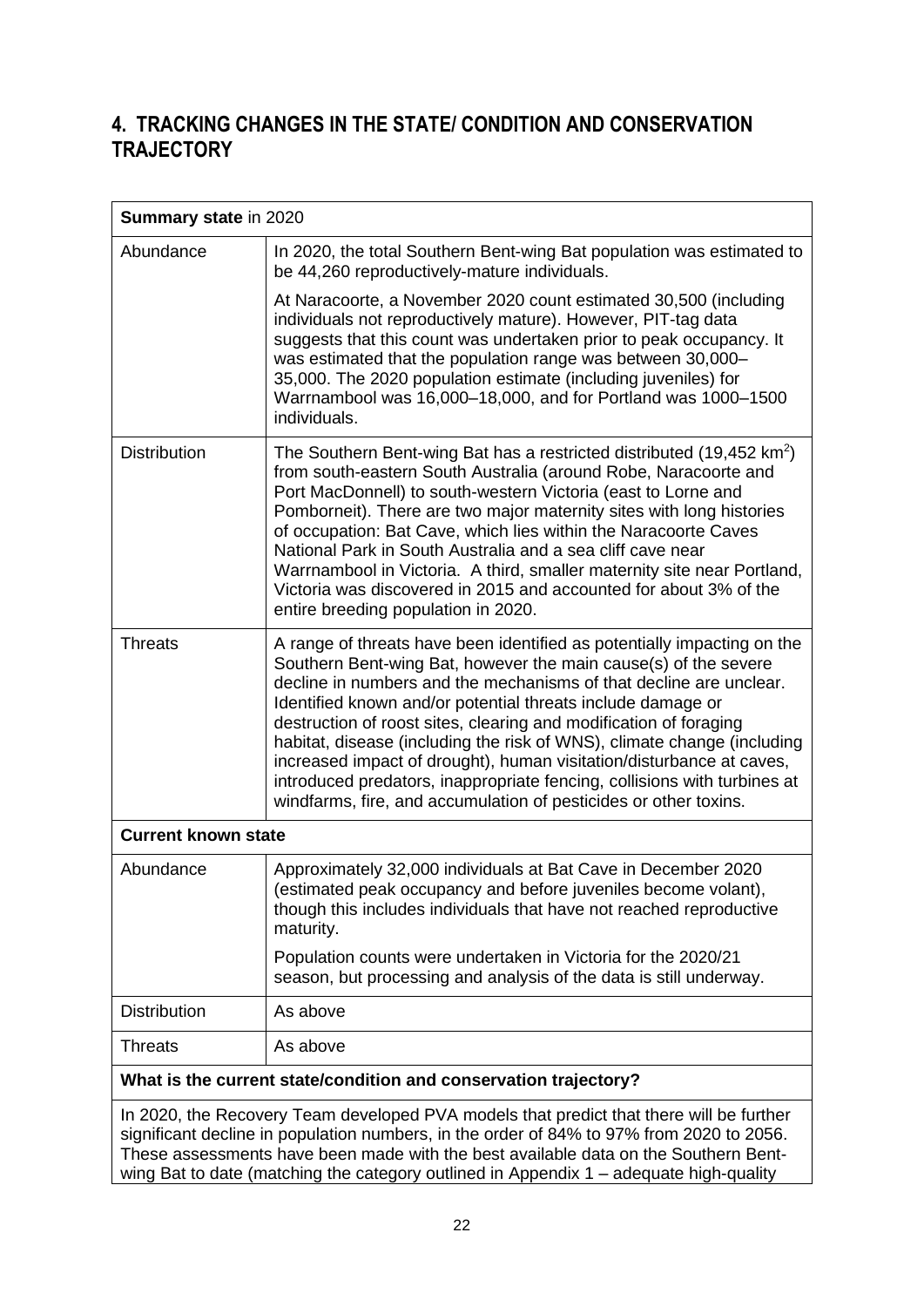evidence and high level of consensus), and hence the conservation trajectory has been assessed as 'Deteriorating', and the State 'Very poor'. However, as identified knowledge gaps are filled, we will be able to tighten modelling assumptions to further increase accuracy of predictions in the future. Despite this uncertainty, these predictions are extremely concerning and suggest that there is a high risk of extinction for the Southern Bent-wing Bat within just decades.

## Population trends for each maternity population

Current available data from fly-out counts at Bat Cave and population projections based on survival rates at this site, suggest that the population is in a current and ongoing state of decline (van Harten 2020, TSSC 2021). The new monitoring program at Bat Cave will enable regular, accurate population counts to be undertaken across seasons and between years to accurately monitor trends into the future.

Survival rates used for recent population modelling (predicting severe decline) were estimated from the South Australian population, and it is possible that survival rates differ between the maternity populations. It is difficult to compare population fly-out counts at Warrnambool over the last two decades due to the different counting methods. Counts in the early 2000s were as low as 10,000, however, as stated in the Conservation Advice (TSSC 2021), 'recent attempts to replicate the manual counting method from the early 2000s resulted in less than a third of the count obtained using the current approach on the same night (the manual counting approach recorded approximately 6,000 bats, while the thermal camera technique recorded approximately 18,000 individuals (A. Bush and L. Lumsden pers. comm. 2020)'. Therefore, it appears likely that there has been a genuine and ongoing decline in numbers in Victoria over the last two decades.

Population trends at Portland cannot yet be estimated due to the recent discovery of the site.

# **Summary**

The Southern Bent-wing Bat was listed nationally as Critically Endangered under the EPBC Act in 2007 due to severe population declines and dependence on just two known maternity caves (this was prior to the discovery of the third maternity cave near Portland). Currently there is no evidence to suggest that the past declines of the Southern Bent-wing Bat populations have ceased as numbers have continued to decline over the decade. Key developments in knowledge include new information about survival rates of the Southern Bent-wing Bat in the South Australian population from 2016–2019 (van Harten 2020). Lowest survival coincided with severe drought conditions in the region in 2016. Combined with the results from efforts to increase accuracy of population monitoring and undertaking pup counts, population viability models could be developed to predict the future trajectory of the Southern Bent-wing Bat for the first time. The risks of White-nose Syndrome and impact from drought events were also included in the models. Two models were developed (a conservative and less conservative model) predicting population decline of 84% to 97% from 2020 to 2056 (i.e. over three generations). More information about this assessment can now be found in the Conservation Advice (TSSC 2021) and trend predictions from the Appendix to the Conservation Advice are reproduced below (Figure 1). While threats contributing to the past decline are known to some extent, the relative magnitude of each contributing factor is not fully understood. While many of the actions from the Recovery Plan have been at least partially implemented and we have greater knowledge on population trends and some threats, further implementation of the plan is needed to improve the current trajectory of the Southern Bent-wing Bat.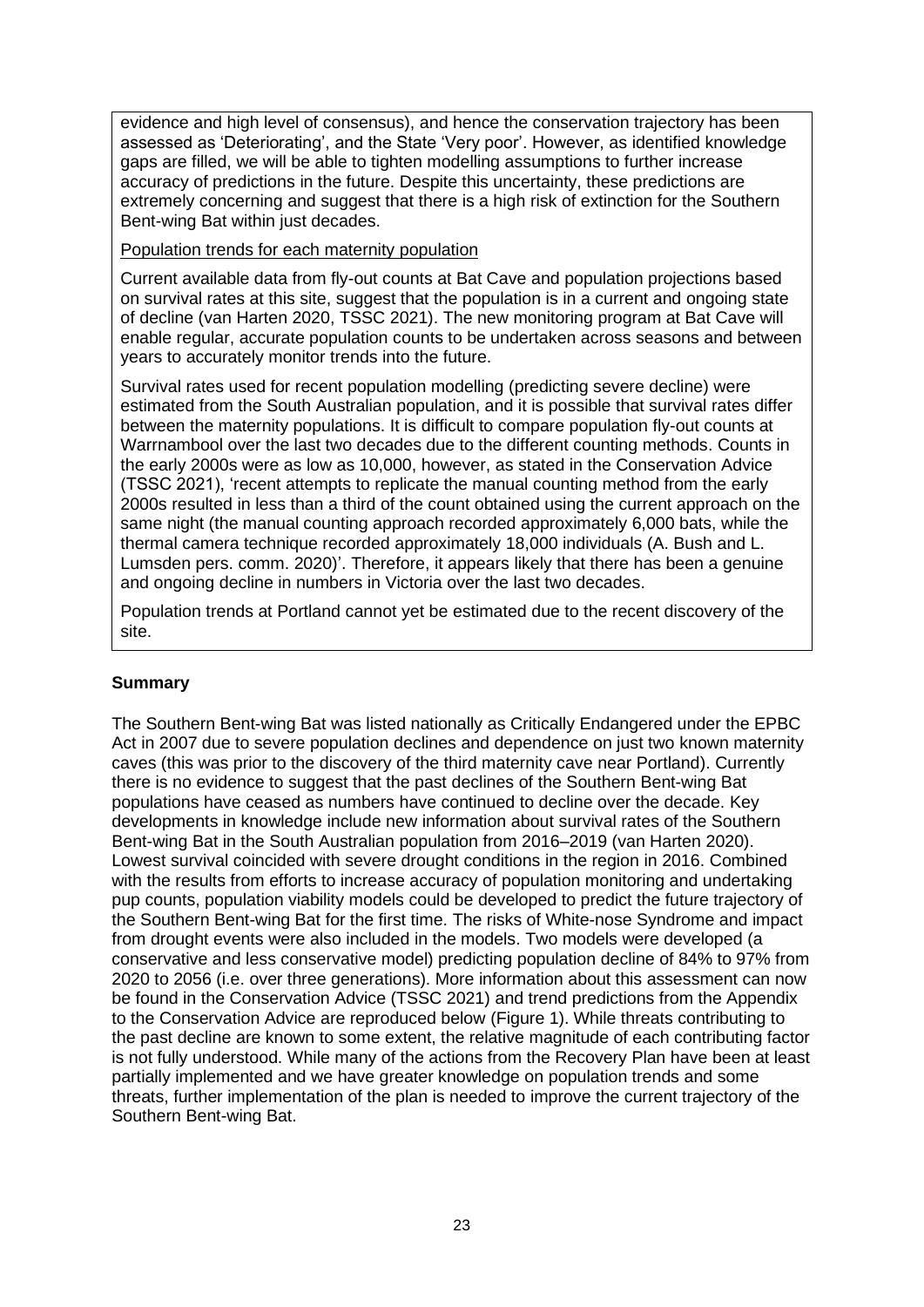

**Figure 1.** Population curves produced by the Recovery Team for Victoria (red), South Australia (blue), and the total population (green) for the conservative model (top) and less conservative model (bottom). Bars represent the standard deviation of the mean. Further information available in the Appendix 1 of the Conservation Advice (TSSC 2021).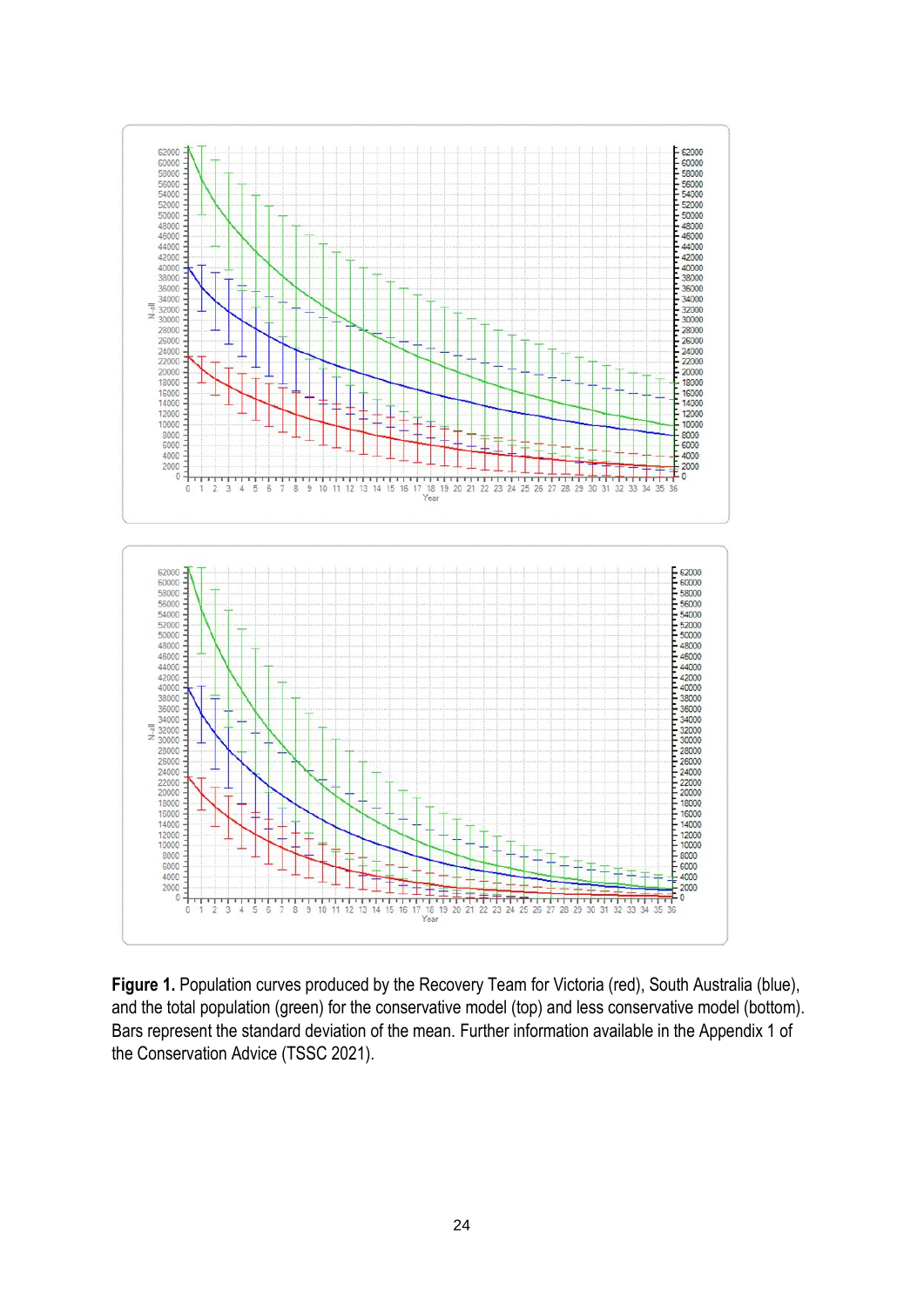# **5. SUPPORTING INFORMATION**

## **Recovery Team Report**

In the previous 12-months, the Southern Bent-wing Bat National Recovery Team has had four remote meetings to discuss progress and issues relating to recovery of the Southern Bent-wing Bat. Several subgroups continue work on specific tasks identified by the Recovery Team and the guiding National Recovery Plan, which was formally adopted in November 2020.

Funding from DELWP enabled the continuation of the coordinator position for the Recovery Team until early 2022. The position continues to be hosted by Zoos Victoria. The Team has identified the coordinator role as essential to the Team's function. Securing continued funding for the position will be integral in maintaining the Team's progress, and for supporting recovery of the SBWB. Responsibilities of the coordinator include:

- facilitating communication within, and on behalf of, the Recovery Team, and its network and external stakeholders
- coordinating delivery of Team priorities and responsibilities
- organising meetings, preparing agendas, compiling progress reports, drafting and circulating minutes
- writing and review of Team documents, advice and the annual report, and coordinating Team input into these documents
- application and renewal of permits for SA monitoring activities and other administrative tasks that arise.

A major task in 2020 was providing advice for the reassessment of the Southern Bentwing Bat's threatened status and conservation actions under the Commonwealth EPBC Act. The Recovery Team's advice has now been accepted by the Threatened Species Scientific Committee and took affect under the EPBC Act on 14 June 2021. The Conservation Advice (TSSC 2021) retains the Southern Bent-wing Bat's threatened status at Critically Endangered and provides up-to-date advice on the latest knowledge on the species' ecology, population trends and threats.

As outlined in Section 2, considerable progress has been made towards a number of monitoring/research actions and management practices outlined in the National Recovery Plan. Through the support of DELWP, a Specific Needs assessment in underway with the Recovery Team and its broader network to prioritise actions that are likely to be most effective in conserving the Southern Bent-wing Bat (across both the South Australian and Victorian range) over the next 50 years. Moving forward, securing funding will be a major driver in ongoing and successful implementation of the Recovery Plan to meet the longterm recovery objective 'to ensure that the Southern Bent-wing Bat can survive, flourish and retain its potential for evolutionary development in the wild'. It is envisioned that the outcomes of the Specific Needs assessment will help guide such investment decisions.

## **Future course of action**

The National Recovery Team recommends ongoing implementation of the National Recovery Plan, using the Specific Needs assessment to help prioritise and refine these actions. While there have been significant improvements to the security and management of some key roosting sites, most of the other activities to-date has been to clarify population trends and investigate threats. Adaptive management will be critical as new knowledge is obtained and management actions are further refined and implemented, and new actions developed where needed. The highly collaborative approach of all individuals and organisations involved in the Recovery Team, has been a key to the success of this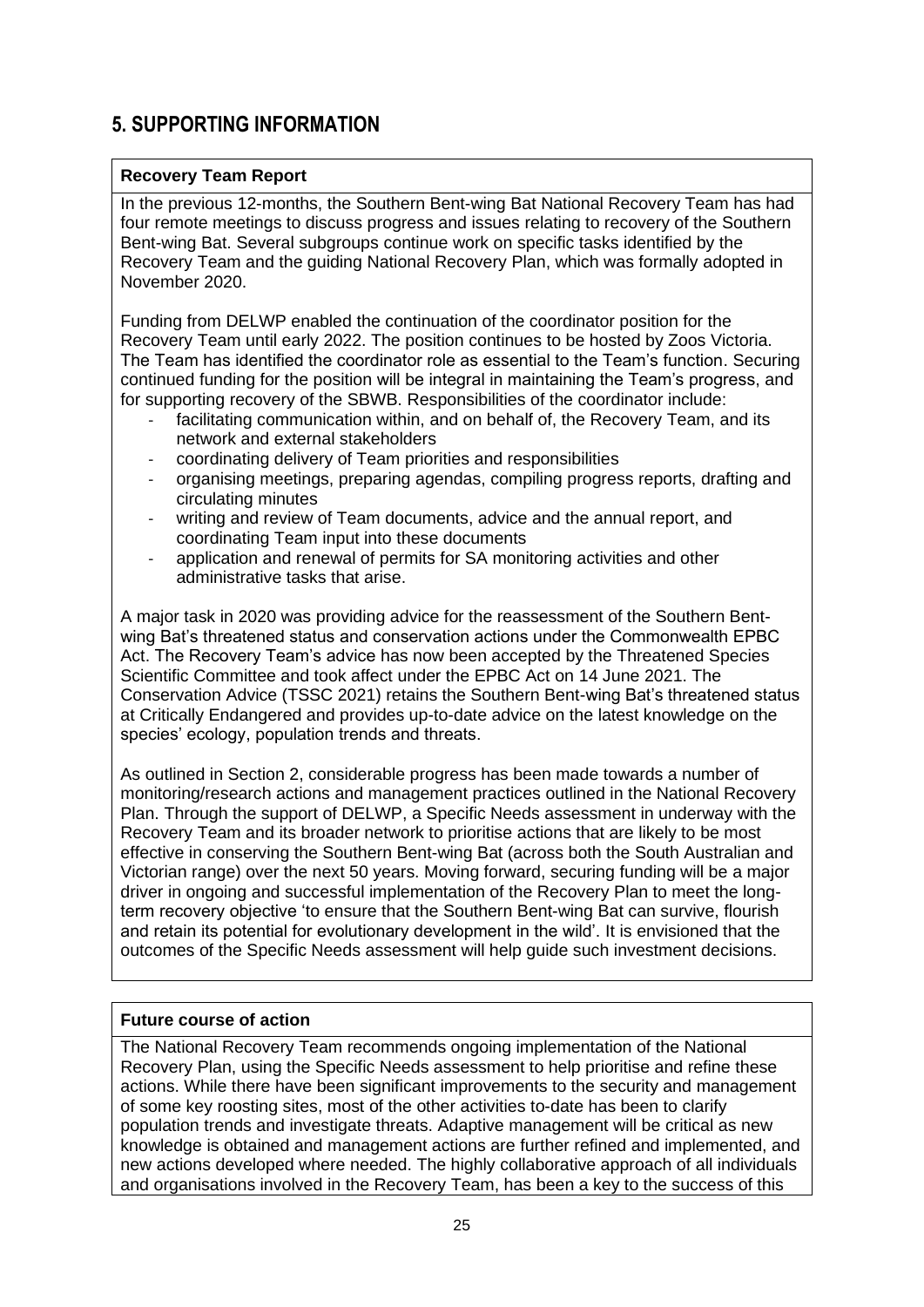team and the significant progress that has been made in implementing the Recovery Plan. This successful, effective approach will continue into the future.

#### **Information sources**

### **Recovery Plan**

DELWP (2020). National Recovery Plan for the Southern Bent-wing Bat *Miniopterus orianae bassanii*. Victorian Government, Melbourne.

#### **Conservation Advice**

TSSC (2021). Conservation Advice *Miniopterus orianae bassanii* Southern Bent-wing Bat. Department of Agriculture, Water and the Environment, Canberra. Available at [http://www.environment.gov.au/biodiversity/threatened/species/pubs/87645](http://www.environment.gov.au/biodiversity/threatened/species/pubs/87645-conservation-advice-14062021.pdf) [conservation-advice-14062021.pdf](http://www.environment.gov.au/biodiversity/threatened/species/pubs/87645-conservation-advice-14062021.pdf)

#### **References**

- Bush A, Lumsden L, Ingeme Y, Beckmann C and Biro P. (2017) Disturbance caused to cave-roosting bats during ecological monitoring: implications for researchers and cavers. Proceedings of the 17<sup>th</sup> International Congress of Speleology, Sydney, 63.
- Gonsalves, L., Potter, T., Colman, N., and Law, B. (2021). Long-term effects of grating derelict mines on bat emergence activity, abundance and behaviour. Australian Journal of Zoology 68, 320–331. doi:10.1071/ZO20026
- Harding C, Herpich D and Cranswick RH. (2018). Examining temporal and spatial changes in surface water hydrology of groundwater dependent wetlands using WOfS (Water Observations from Space): Southern Border Groundwaters Agreement area, South East South Australia. DEW Technical Report 2018/08, Government of South Australia, Department for Environment and Water, Adelaide.
- Hield P, Bush A and Lumsden L. (2019). batTracker: New, improved software for Automatically tracking and counting flying bats from thermal footage. 18<sup>th</sup> International Bat Research Conference, Phuket, Thailand.
- Holz PH. (2018). Health survey of two subspecies of bent-winged bats: southern bentwinged bat (*Miniopterus orianae bassanii)* and eastern bent-winged bat (*Miniopterus orianae oceanensis*). PhD thesis, The University of Melbourne.
- Holz P, Hufschmid J, Boardman W, Cassey P, Firestone S, Lumsden L, Prowse T, Reardon T and Stevenson M. (2016). Qualitative risk assessment: White-nose syndrome in bats in Australia. A report prepared for Wildlife Health Australia.
- Holz P, Hufschmid J, Boardman WSJ, Cassey P, Firestone S, Lumsden LF, Prowse TAA, Reardon T and Stevenson M. (2019c). Does the fungus causing white nose syndrome pose a significant risk to Australian bats? *Wildlife Research* 46(8): 657- 668.
- Holz PH, Lumsden LF, Druce J, Legione AR, Vaz P, Devlin JM and Hufschmid J. (2018a). Virus survey in populations of two subspecies of bent-winged bats (*Miniopterus orianae bassanii* and *oceanensis*) in south-eastern Australia reveals a high prevalence of diverse herpesviruses. *PLoS ONE* **13**(5): e0197625.
- Holz PH, Lumsden LF, Marenda MS, Browning GF and Hufschmid J. (2018b). Two subspecies of bent-winged bats (*Miniopterus orianae bassanii* and *oceanensis*) in southern Australia have diverse fungal skin flora but not *Pseudogymnoascus*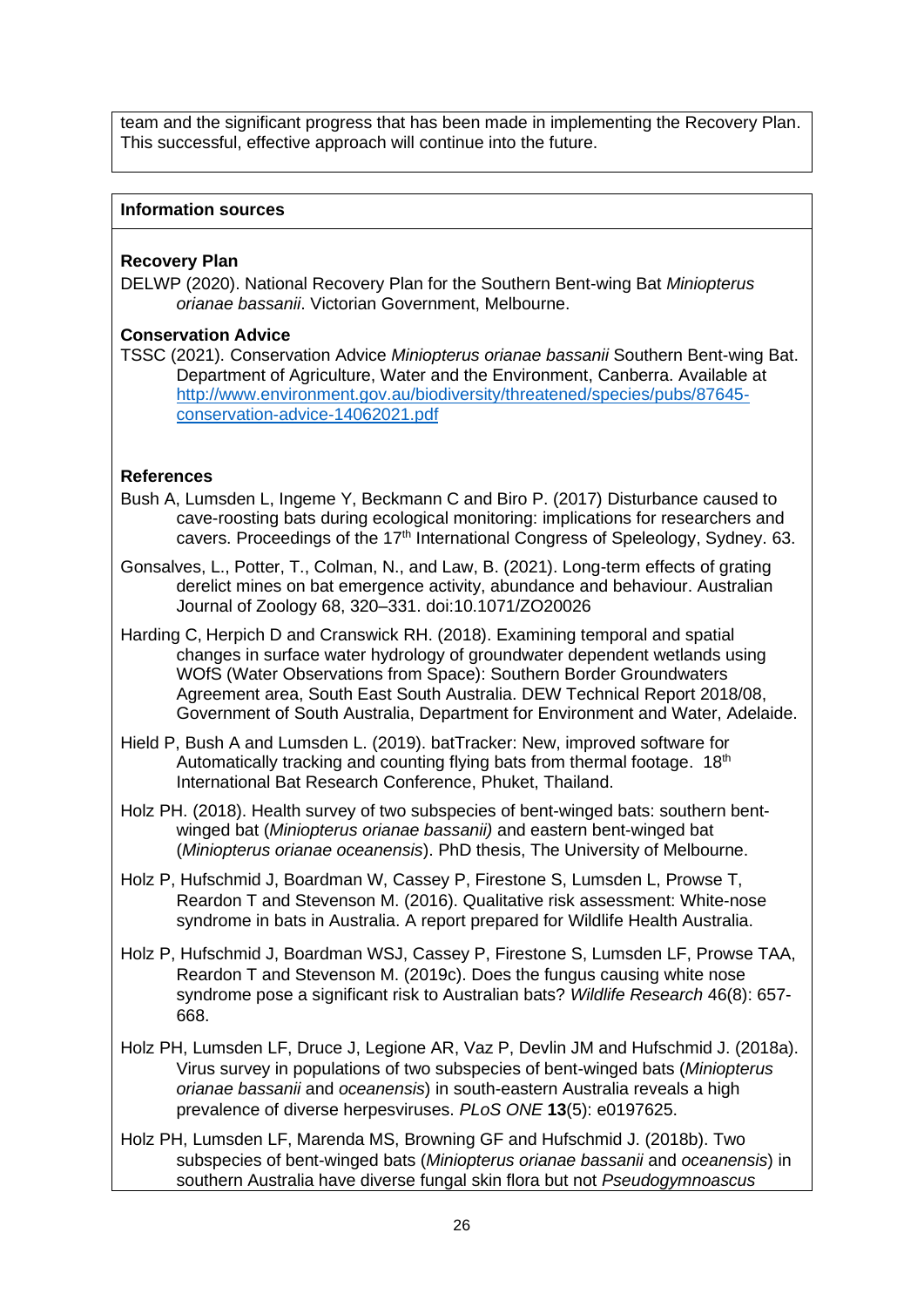*destructans*. *PLoS ONE, 13*(10), e0204282.

- Holz PH, Lumsden LF and Hufschmid J. (2018c). Ectoparasites are unlikely to be a primary cause of population declines of bent-winged bats in south-eastern Australia. *International Journal for Parasitology: Parasites and Wildlife* **7:** 423-428.
- Holz PH, Lumsden LF, Legione AR and Hufschmid J. (2019a). *Polychromophilus melanipherus* and haemoplasma infections not associated with clinical signs in southern bent-winged bats (*Miniopterus orianae bassanii*) and eastern bentwinged bats (*Miniopterus orianae oceanensis*). *International Journal for Parasitology: Parasites and Wildlife* **8**: 10-18.
- Holz PH, Stent A, Lumsden LF and Hufschmid J. (2019b). Trauma found to be a significant cause of death in a pathological investigations of bent-winged bats (*Miniopterus orianae*). *Journal of Zoo and Wildlife Medicine* **50**(4): 966-971.
- Holz PH, Clark P, McLelland DJ, Lumsden LF and Hufschmid J. (2020a). Haematology of southern bent-winged bats (*Miniopterus orianae bassanii*) from the Naracoorte Caves National Park, South Australia. *Comparative Clinical Pathology* **29**: 231- 237.
- Holz PH, Lumsden LF, Reardon T, Gray P and Hufschmid J. (2020b). Does size matter? Morphometrics of southern bent-winged bats (*Miniopterus orianae bassanii*) and eastern bent-winged bats (*Miniopterus orianae oceanensis*). *Australian Zoologist*. In press.
- Ingeme Y, Bush A, Lumsden L, van Harten E, Bourne S and Readon T. (2018). Hit or miss could mean life of death for juvenile Southern Bent-wing Bats. Proceedings 31<sup>st</sup> Australian Speleological Federation Conference. Hobart. 195-201.

Ingeme Y and Holz P (2018). Keeping white-nose syndrome out of Australia. Proceedings 31<sup>st</sup> Australian Speleological Federation Conference. Hobart. 28-37.

- Kuhne J. (2020). Dietary analysis of the critically endangered Southern Bent-wing Bat, *Miniopterus orianae bassanii.* Honours Thesis. The University of Adelaide.
- Lumsden L, Bush A, Cripps J, Durkin L, Ecker T and Mitchell T. (2018) Estimating the number of Southern Bent-wing Bat pups born in Victoria, while minimising disturbance. 18<sup>th</sup> Australasian Bat Society Conference, Sydney.
- Lumsden L, Bush A, Ecker T, Hield P, Ingeme Y and Zollinger R. (2019) Challenges in accurately determining population numbers and trends for critically endangered cave-dwelling bats. 18th International Bat Research Conference, Phuket, Thailand.
- Moloney PD, Lumsden LF and Smales I. (2019). Investigation of existing post-construction mortality monitoring at Victorian wind farms to assess its utility in estimating mortality rates. Arthur Rylah Institute for Environmental Research Technical Report Series No. 302. Department of Environment, Land, Water and Planning.
- Planckaert O, Lumsden L, Baker P and Nitschke C. (2020) Tips for creating a full spectrum reference call library. 19<sup>th</sup> Australasian Bat Society Conference. Te Anau, New Zealand.
- Salleh S, Cox-Witton K, Salleh Y, Hufschmid J. (2021). Caver knowledge and biosecurity attitudes towards white-nose syndrome and implications for global spread. *EcoHealth* https://link.springer.com/article/10.1007/s10393-020-01510-y
- Turbill C and Welbergen JA. (2020). Anticipating white-nose syndrome in the Southern Hemisphere: Widespread conditions favourable to *Pseudogymnoascus*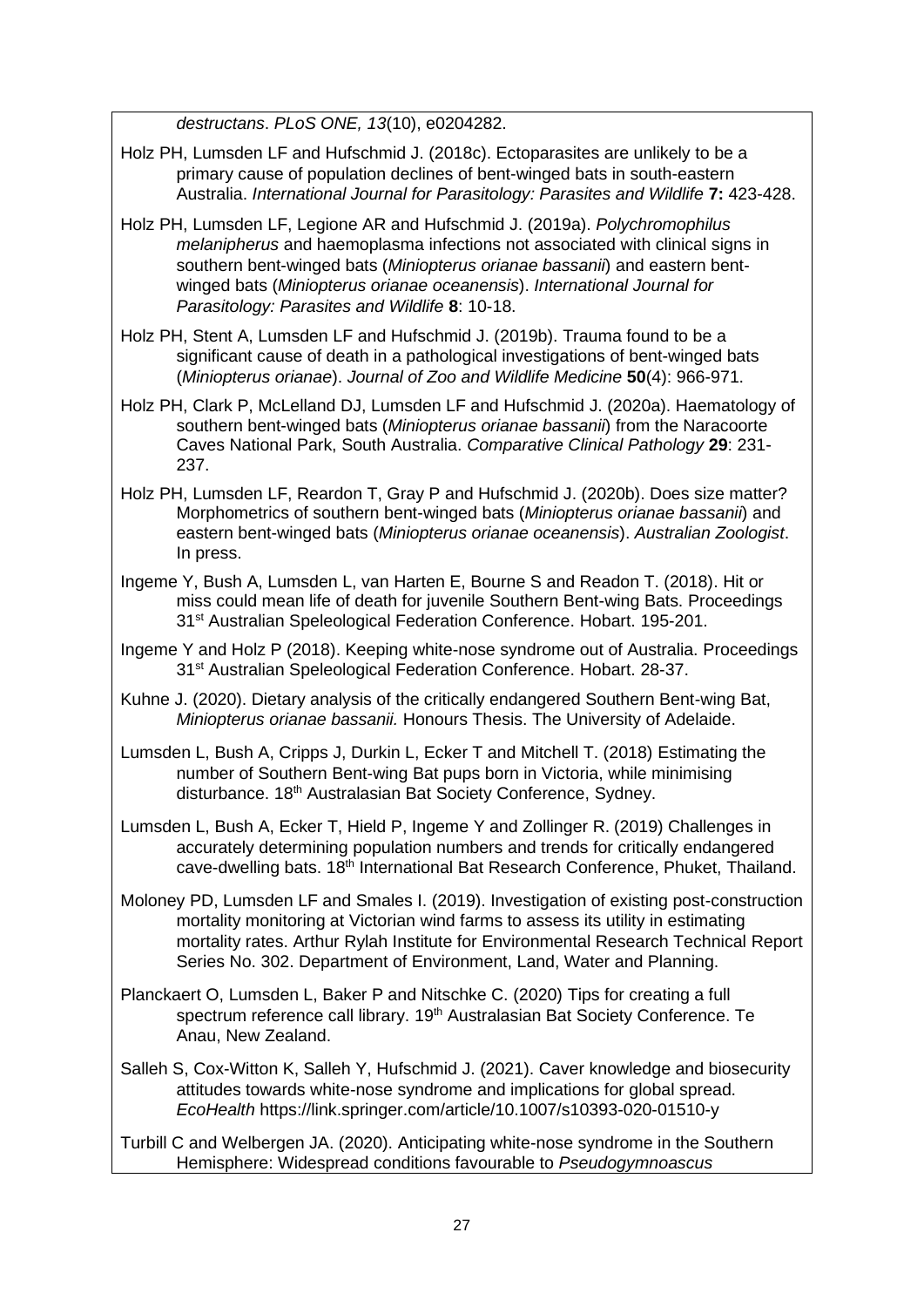*destructans* pose a serious risk to Australia's bat fauna. *Austral Ecology* **45**: 89-96.

- van Harten, E. (2020). Population dynamics of the critically endangered, southern bentwinged bat Miniopterus orianae bassanii. PhD thesis, La Trobe University Melbourne. Available at: https://doi.org/10.26181/60f76319cf701
- van Harten E, Reardon T, Lumsden, LF, Meyers N, Prowse, TAA, Weyland J and Lawrence R. (2019). High detectability with low impact: Optimizing large PIT tracking systems for cave-dwelling bats. *Ecology and Evolution* **9**: 10916-10928.
- van Harten E, Reardon T, Holz PH, Lawrence R, Prowse TTA and Lumsden L. (2020). Recovery of southern bent-winged bats (*Miniopterus orianae bassanii)* after PITtagging and the use of surgical adhesive. *Australian Mammalogy* **42**: 216-219.

Wiantoro S and Armstrong K. (2019). Diversification of the Indo-Australasian bent-winged bats. 18<sup>th</sup> International Bat Research Conference, Phuket, Thailand.